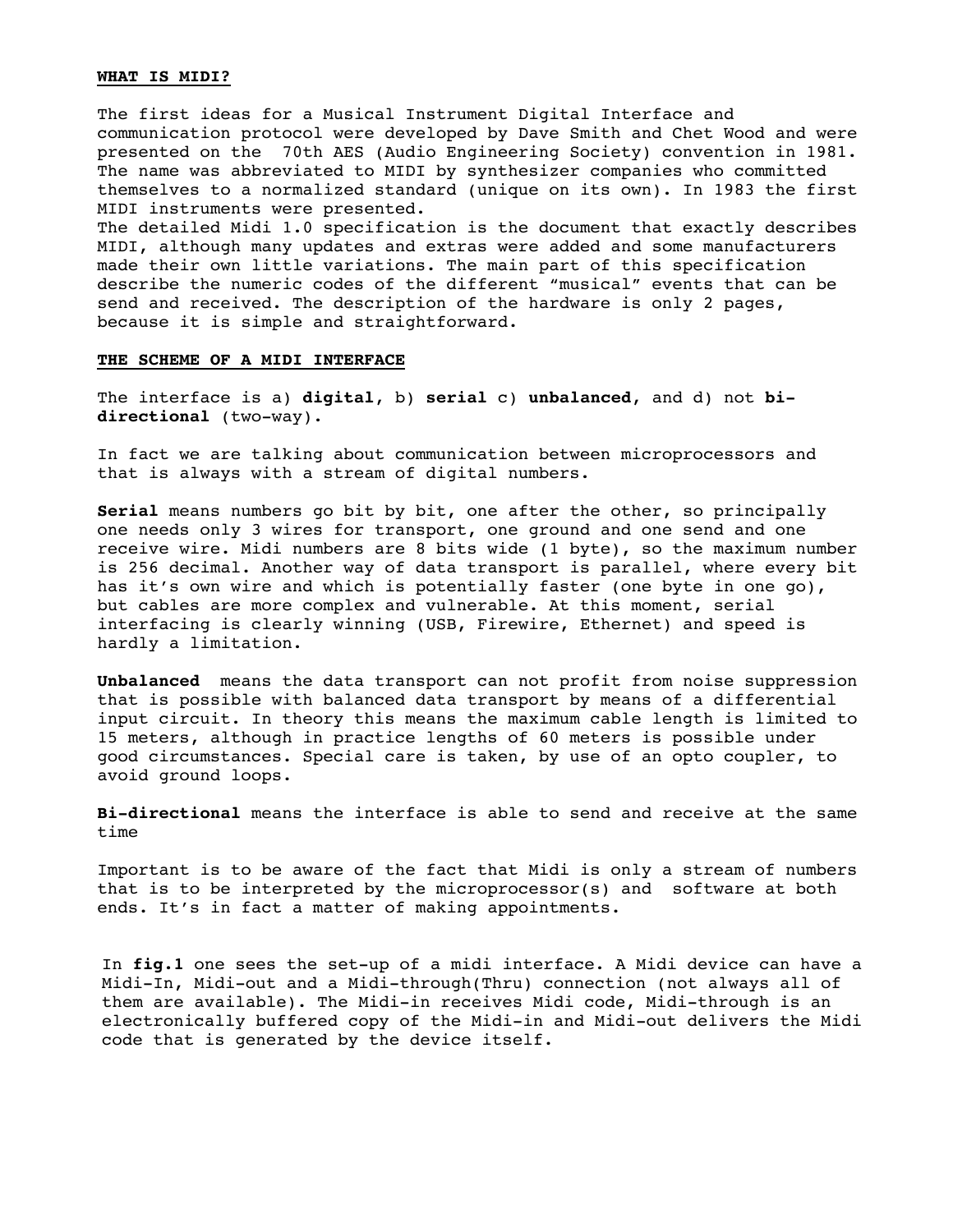

fig. 1

The connectors are (alas) of the very old fashioned female din busses type. The electrical signal is in fact a 5 mA current-loop that occurs when Midi-in and – Out are connected wrong (in to in, out to out) connections will also do no harm because of that. From the In connector the signal is fed to the opt-coupler and then on to a so called UART (serial to parallel converter) and hence fed to the microprocessor (= synthesizer or whatever). The Output has no opto-coupler (not necessary) and has a direct, buffered connection with the output of the UART. By connecting Midi-out to Midi-In and vice versa one is in fact connecting the microprocessors of two devices. These days the din busses are often replaced by a USB connector, but that is in fact not an official midi standard.

The Midi cable is a shielded, two core (twisted) cable of good quality and low capacitance with at its end a 5-pin male din plug. Although it's a 5 pin plug, pin 1 and 3 (the outer ones) are officially not used. Clearly visible is the opto-coupler.

The number of bits that are send per second over the cable is called BAUDRATE. 1 Baud means 1 bit (not byte!) per second. The BAUDRATE of midi is 31,25 kBAUD (1 MHz divided by 32) which is rather slow, but the limit those days (USB 2.0 is now 480Mbit/s, USB 3.0 will be 5Gbit/s).It is more or less acceptable as we will see later on.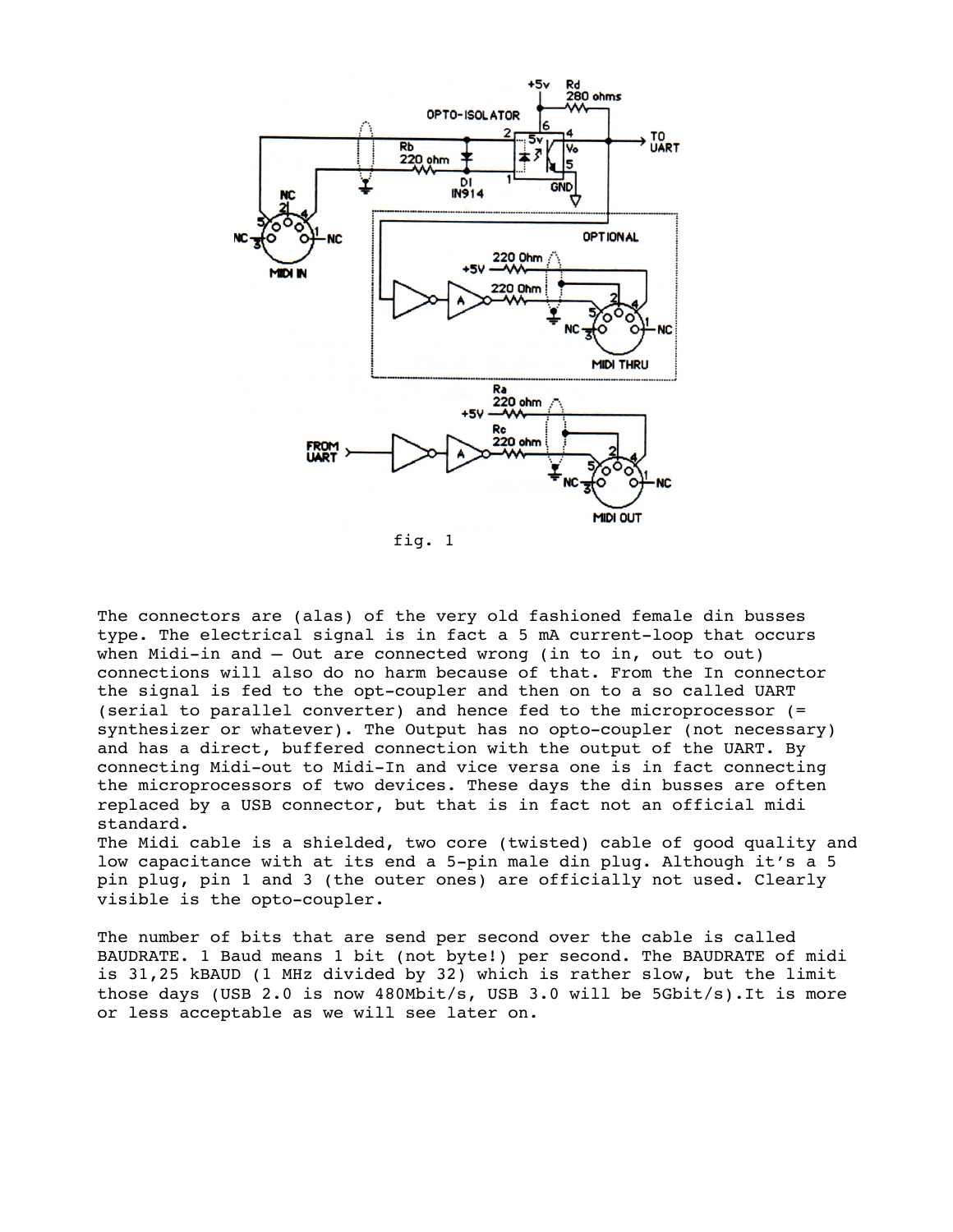# **THE MIDI CODES**

Midi numbers consist of groups of 10 bits, the 8 bits (byte) of the Midi code and a start (always a 1) and a stop (always a 0) bit. These two bits are only there for consistency check, they have no Midi meaning. A small calculation teaches us, that Midi allows transportation of 31250 / 10 = 3125 bytes (Midi codes) per second. From now on, we will only talk about the 8 bits of the Midi code. To make things easier we write bits (ones and zero's) of a byte one after the other, where the left most bit is called the MSB (most significant bit) because it has the most impact on the value and the right most bit the LSB (least significant bit).

In Midi there's a distinction between 2 kind of bytes: the STATUS- and the DATA byte. The STATUS byte tells the machine what has to happen (an event) and always start with an MSB = 1. A STATUS byte is followed by one, two or three (and sometimes even more in the case of system exclusives, about that later on)) DATA bytes that always have an  $MSB = 0$  and that describe where and how much. In this way a microprocessor can easily and very fast distinguish between action and amount of action.

| Example: |                       | $10110000 =$ statusbyte |
|----------|-----------------------|-------------------------|
|          | $00110000 = databyte$ |                         |

Together these bytes form a midi message, every new message starts hence with a STATUS byte!

Example:

| <b>MESSAGE</b> | <b>STATUS BYTE</b> | DATA BYTE(S) |          |
|----------------|--------------------|--------------|----------|
| Note-Off Event | $1000$ bbbb        | Okkkkkkk     | 0vvvvvvv |
| Note-On Event  | $1001$ bbbb        | 0kkkkkkk     | 0vvvvvvv |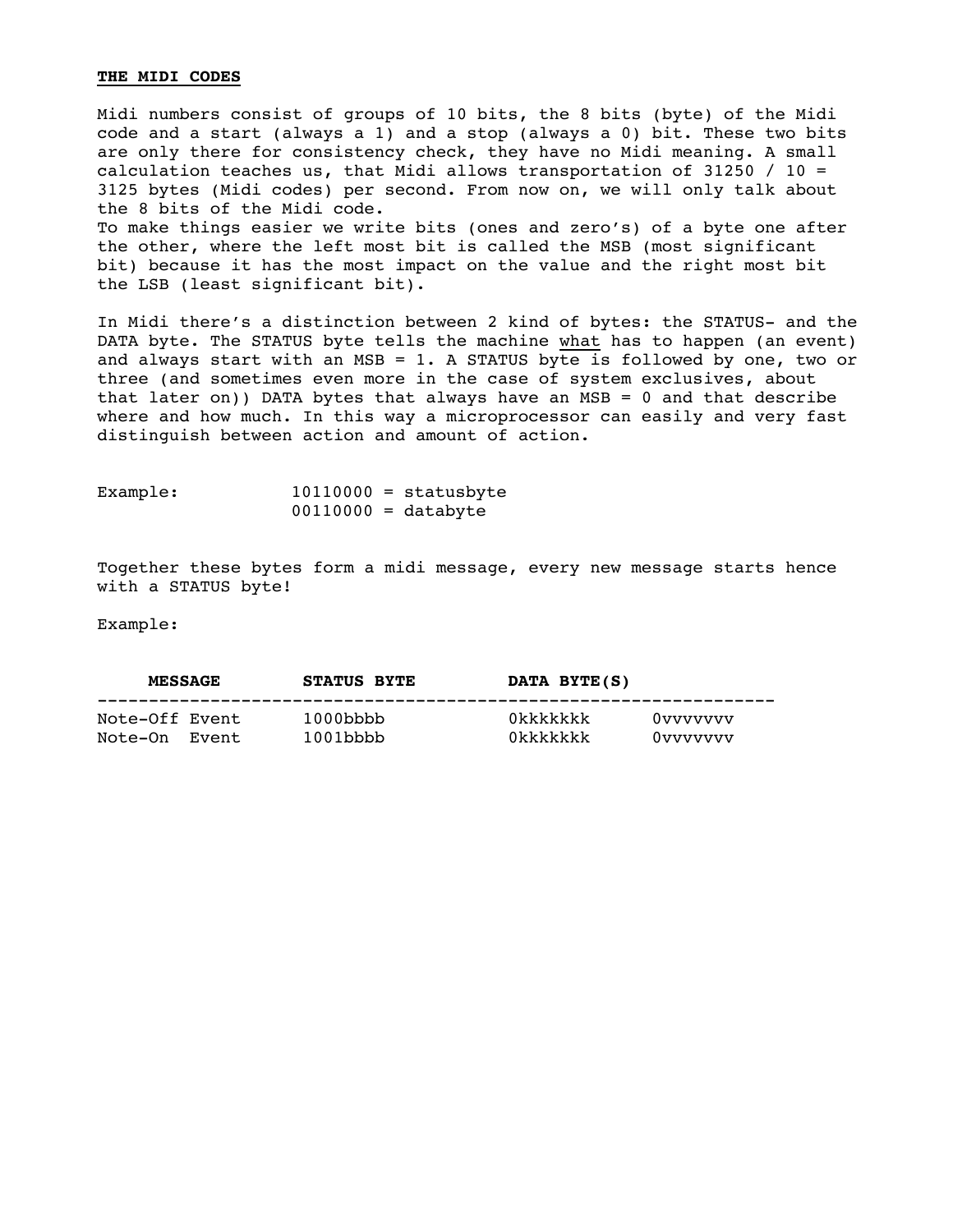## **MIDI CHANNELS**

An important quality of Midi is the possibility of addressing messages to 16 different channels. Channels are not to be seen as separate connections, but more like addresses for a postman: he puts a letter (message) in the mailbox that corresponds with the address (channel)on the letter. This also goes for midi messages: a midi apparatus only listens to messages that have the same channel number as the apparatus. So all messages go to (all) the connected devices, but every device picks out the message that has his channel-number. One uses the last four bits of a STATUS byte to this, so this gives us indeed 16 possibilities. A Midi device can be set up with one of the 16 Midi-channels or, as an extra, can be in omni mode, which means it listens to all channels! It looks like this:

#### 1aaabbbb

The STATUS byte always begins with a 1, then come 3 bits (aaa) that tell is what kind of event and after that the four bits (bbbb) of the channelnumber. 4 bits means, once more, 16 possible variations, so 16 channels.

e.g.: 10000000 means Key Off for channel 1 10001000 means Key Off for channel 9 10001111 means Key Off for channel 16

(N.B. counting is actually from 0 to 15)

#### **TYPES OF MIDI MESSAGES**

MIDI Messages can be divided into:

#### CHANNEL MESSAGES SYSTEM MESSAGES

| Channel Voice  | Channel Mode | Syst. Real Time Syst. Common Syst. |           |             |
|----------------|--------------|------------------------------------|-----------|-------------|
| Exclusive      |              |                                    |           |             |
| Key ON         | Local Contr. | Timing Clock                       | Song Pos. | dep. manuf. |
| Key Off        | Omni         | Start                              | Song sel. |             |
| Program Ch.    | Poly         | Stop                               | Tune Req. |             |
| Control Ch.    | Mono         | Continue                           | End       |             |
| Channel Press. | All Off      | Active sens.                       |           |             |
| Poly Press.    |              | Reset                              |           |             |

(see also the Midi 1.0 specs in the appendix)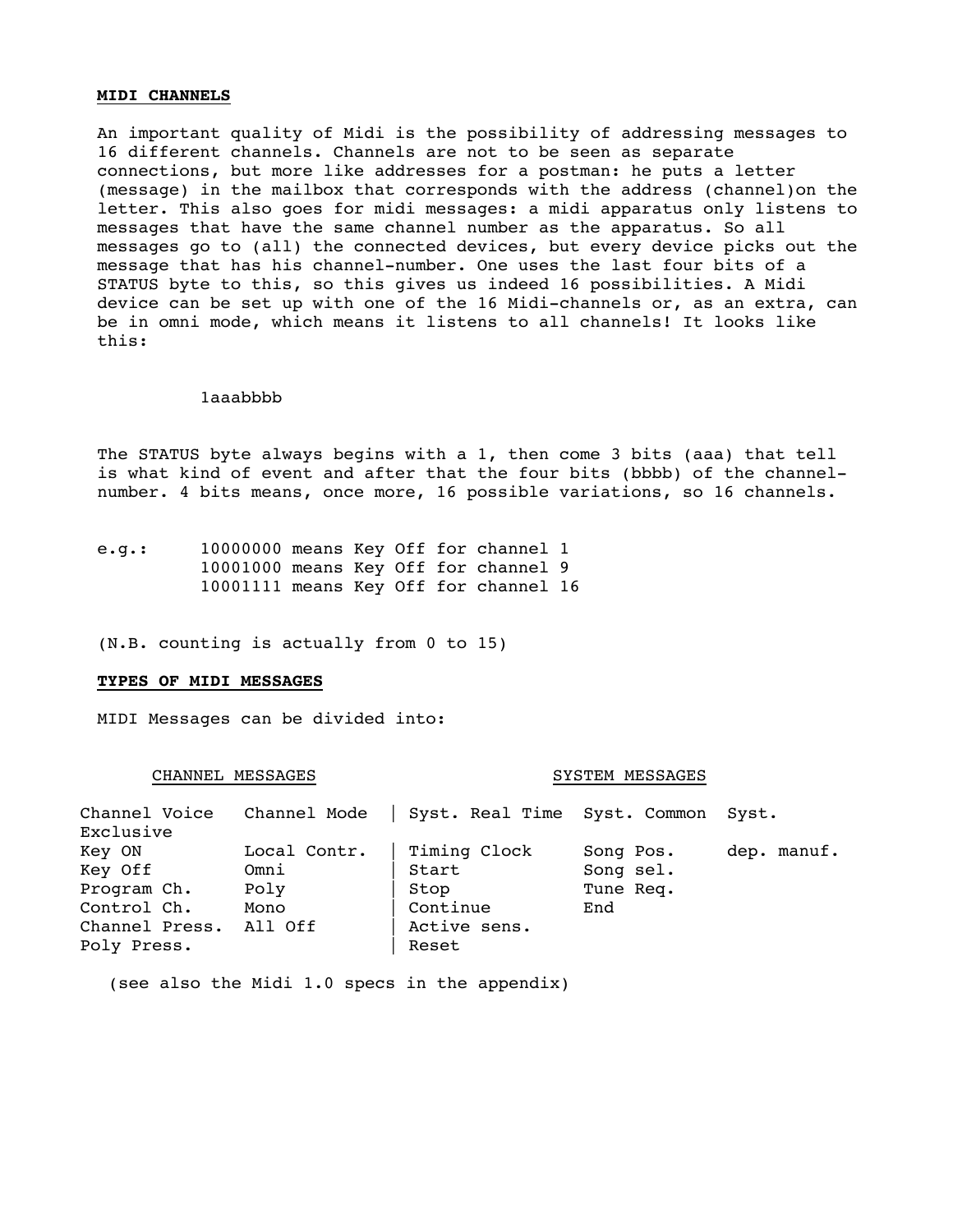#### **I. CHANNEL MESSAGES**

## **I.1 Channel Voice Messages**

a) NOTE ON en NOTE OFF events

A Note On event message is generated when a key on a keyboard is pressed. A Note Off event message is generated when a key on a keyboard is let loose.

|                | MESSAGE | STATUS BYTE | DATA BYTE(S) |          |
|----------------|---------|-------------|--------------|----------|
| Note-Off Event |         | $1000$ bbbb | Okkkkkkk     | 0vvvvvvv |
| Note-On Event  |         | $1001$ bbbb | 0kkkkkkk     | 0vvvvvvv |

To start with, look at the STATUS byte: for key of aaa = 000 and for key on aaa = 001. After this byte always 2 data bytes follow (start with a 0, then followed by 7 data bits). In the first data bytes the 7 k's indicate 128 note numbers (see appendix for details). After this data byte is another data byte where the 7 v's express velocity = loudness. Mathematically we could say that every v-bit stands for 6 dB dynamics, so in this case a maximum of 42 dB dynamics is possible. Keyboards without "velocity" keys always give 64 as velocity. At Key Off, vvvvvvv expresses how fast a key is let loose. Not many keyboards have this implemented. Velocity 0 actually could be seen as a key off, it is used like this by some manufacturers and it has an advantage as we see later on. All Channel Messages can be sent and received. When a synthesizer receives, fir instance, these bytes:

| 10010001                                                                 | 00111100                                  | 01111111        |  |
|--------------------------------------------------------------------------|-------------------------------------------|-----------------|--|
| $\mathbf{r}$ , $\mathbf{r}$ , $\mathbf{r}$ , $\mathbf{r}$ , $\mathbf{r}$ | $\sim$ $\sim$ $\sim$ $\sim$ $\sim$ $\sim$ |                 |  |
| $status---' :$ $Data---' :$                                              |                                           | $Data-----$ :   |  |
| Note $On---$ : Key 60 -----'                                             |                                           | Velocity 127--' |  |
| Channel $2(1)$ ----'                                                     |                                           |                 |  |

it means that key 60 = C will sound at its loudest.

b) PROGRAM CHANGE

A synthesizer always has a choice of many sounds (voices). They can be chosen with this Midi message:

Program Change 1100bbbb 0nnnnnnn

nnnnnnn in the data byte stands for the sound/program choice. A maximum of 127 choices is possible Pressing a program-change button on a keyboard will generate this program change message. With Midi controllable effect devices one should be able to choose between different effect set-ups.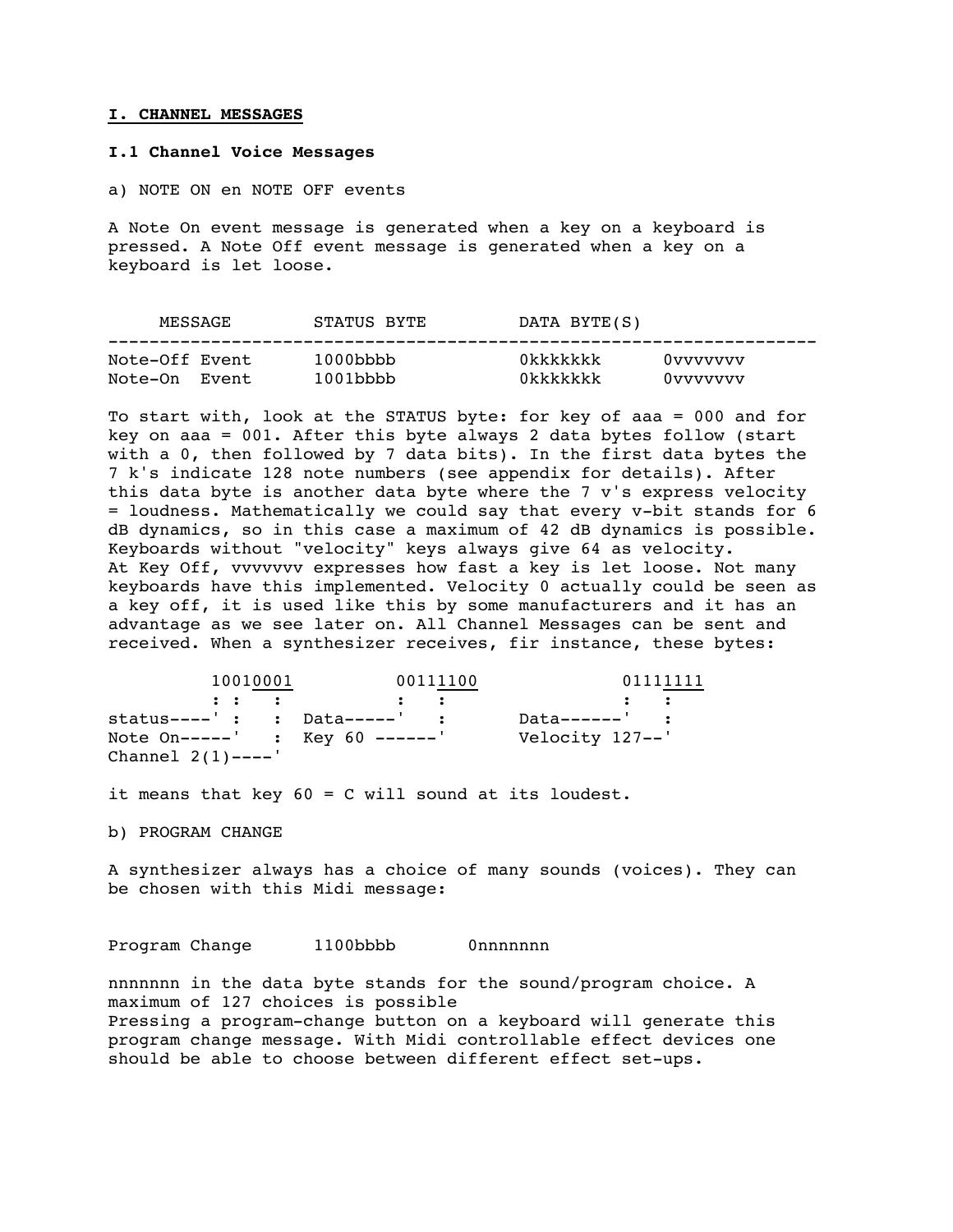c) CHANNEL PRESSURE

Many synthesizers have the possibility of measuring key pressure to give the possibility of pitch, level or timbre variations in a sound. Beware, this variation is, in this case, modulated on all sounding keys. (opposed to Polyphonic Key Pressure). The MIDI message is:

Channel Pressure: 1101bbbb 0vvvvvvv

The amount of pressure can be read from vvvvvvv in 128 steps.

d) POLYPHONIC KEY PRESSURE

Some synthesizers are capable of measuring key pressure under every separate key. One can measure pressure variations polyphonically. The message is:

POLY KEY PRESSURE: 1010bbbb 0kkkkkkk 0vvvvvvv

in this case one needs a key number, so kkkkkkk expresses this and vvvvvvv expresses the amount of pressure. These messages are sent as long as the key-pressure is varied. How often per second, depends on the key-scan-rate and can cause large flows of midi data. Not many keyboards have this item implemented.

e) PITCH BEND

almost all keyboards have 1 or more continues variable control wheels, one of them is the Pitch Bend Wheel another is the Modulation Wheel. The Pitch Bend Wheel is able to alter the pitch of the played note(s) of the whole keyboard continually or in steps, up or down. Pitch Bend has its own separate status byte. In contrary the Modulation Wheel hasn't, but here another way is used to be able to read out the wheel

Pitch Bend: 1110bbbb 0xxxxxxx 0yyyyyyy

here the two data bytes form together a 14 bits number yyyyyyy is the Most Significant part, xxxxxxx the Least significant.

f) CONTROL CHANGE

To be able to use many controllers (a.o. a Modulation wheel), the Control Change Messages were introduced. They use a nice trick to be able to expand the range of "events" of a Midi device.

Control Change: 1011bbbb 0ccccccc 0vvvvvvv

The value ccccccc can vary from 0 tot 127 but now describes what controller/function is used and vvvvvvv describes the variation. The used controllers are not the same on every Midi device, but some are standard: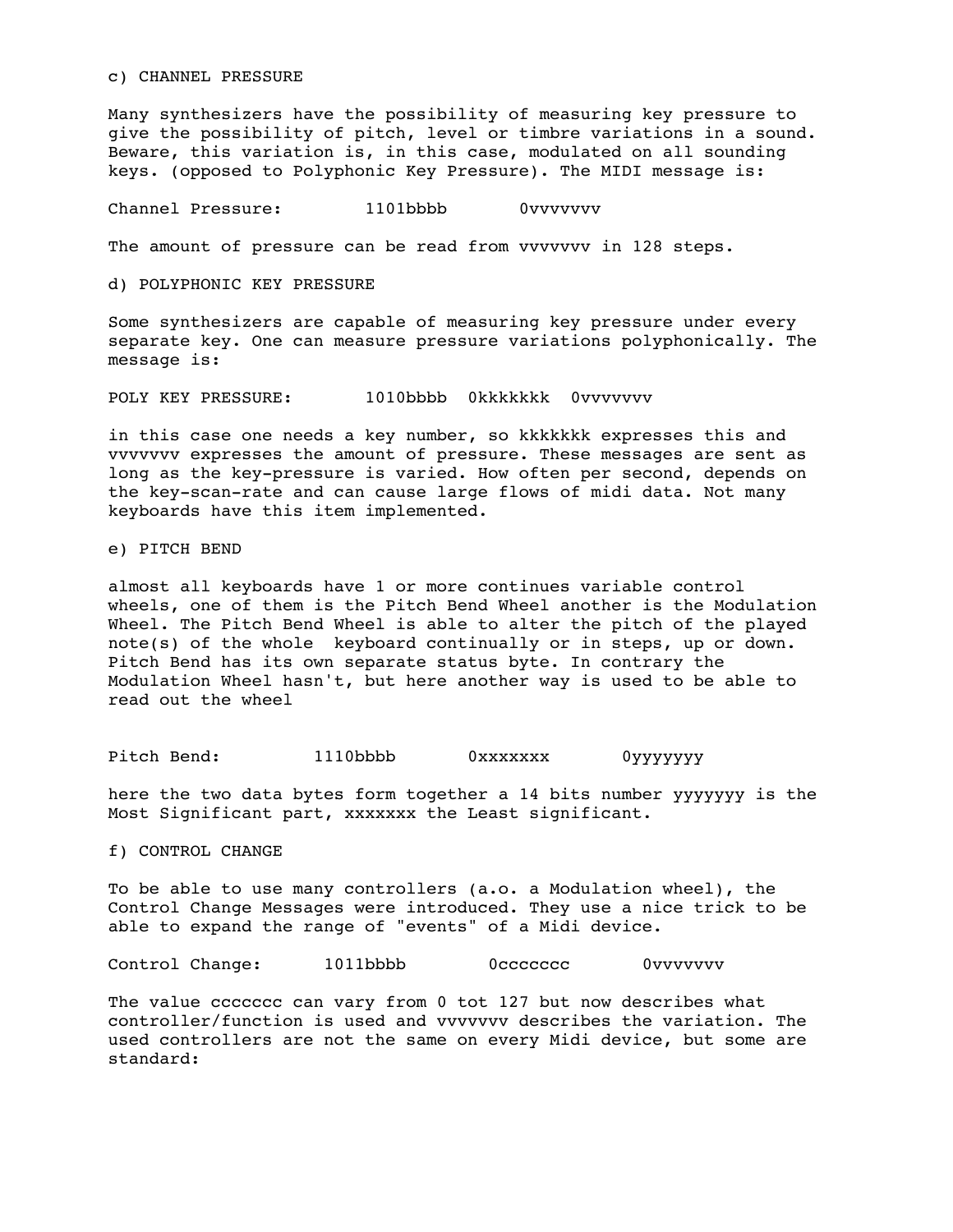# Standard control-codes:

| Control-number | Function                                      |  |
|----------------|-----------------------------------------------|--|
| $\mathbf{0}$   | Pitch Bend MSB (some manufacturers)           |  |
| $\mathbf{1}$   | Modulation wheel MSB                          |  |
| $\overline{2}$ | Breath controller MSB                         |  |
| $\overline{4}$ | Foot controller MSB                           |  |
| 5              | Portamento time<br>MSB                        |  |
| 6              | Data Entry MSB                                |  |
| 7              | Volume<br>MSB                                 |  |
| 32             | Pitch Bender LSB (some manufacturers)         |  |
| 33             | Modulation wheel LSB                          |  |
| 34             | Breath controller LSB                         |  |
| 35             | Foot controller LSB                           |  |
| 36             | Portamento time LSB                           |  |
| 37             | Data Entry LSB                                |  |
| 38             | Volume<br>LSB                                 |  |
| 64             | Sustain                                       |  |
| 65             | Portamento                                    |  |
| 66             | Sostenuto                                     |  |
| 67             | Soft pedal                                    |  |
| 96             | Data +                                        |  |
| 97             | Data -                                        |  |
| 124            | Local/Remote Keyboard Control (toggle)        |  |
| 125            | Omni Mode Select/ All Notes Off }             |  |
| 126            | Mono Mode Select/ All Notes Off } v must be 0 |  |
| 127            | Poly Mode Select/ All Notes Off }             |  |

Normally controllers have a 7 bits resolution (128 steps). One uses then only the MSB(byte) of that controller, where the second data byte indicates the value of the variation (64 is the middle). When one wants to achieve a higher resolution, the second (LSB) part is also used to form a 14 bit value (more than 16000 steps) There are some restrictions, CC 98 to 122 are not yet defined (so free) and 122 to 127 are specials and typically for keyboard. 64 to 97 are mainly used for switches, where 0 is off and 127 is on.

# **I.2 CHANNEL MODE MESSAGES**

Until now all Midi messages had to do with sound producing or manipulating parameters. But there is a group of messages that don't do that, but perform all kind of operational tasks. These messages are described as follows and are part of the midi controller messages:

CHANNEL MODE MESSAGE: 1011bbbb 0ccccccc 0vvvvvvv

where ccccccc goes from van 122  $t/m$  127 (so bits 2 to 5 are all 1).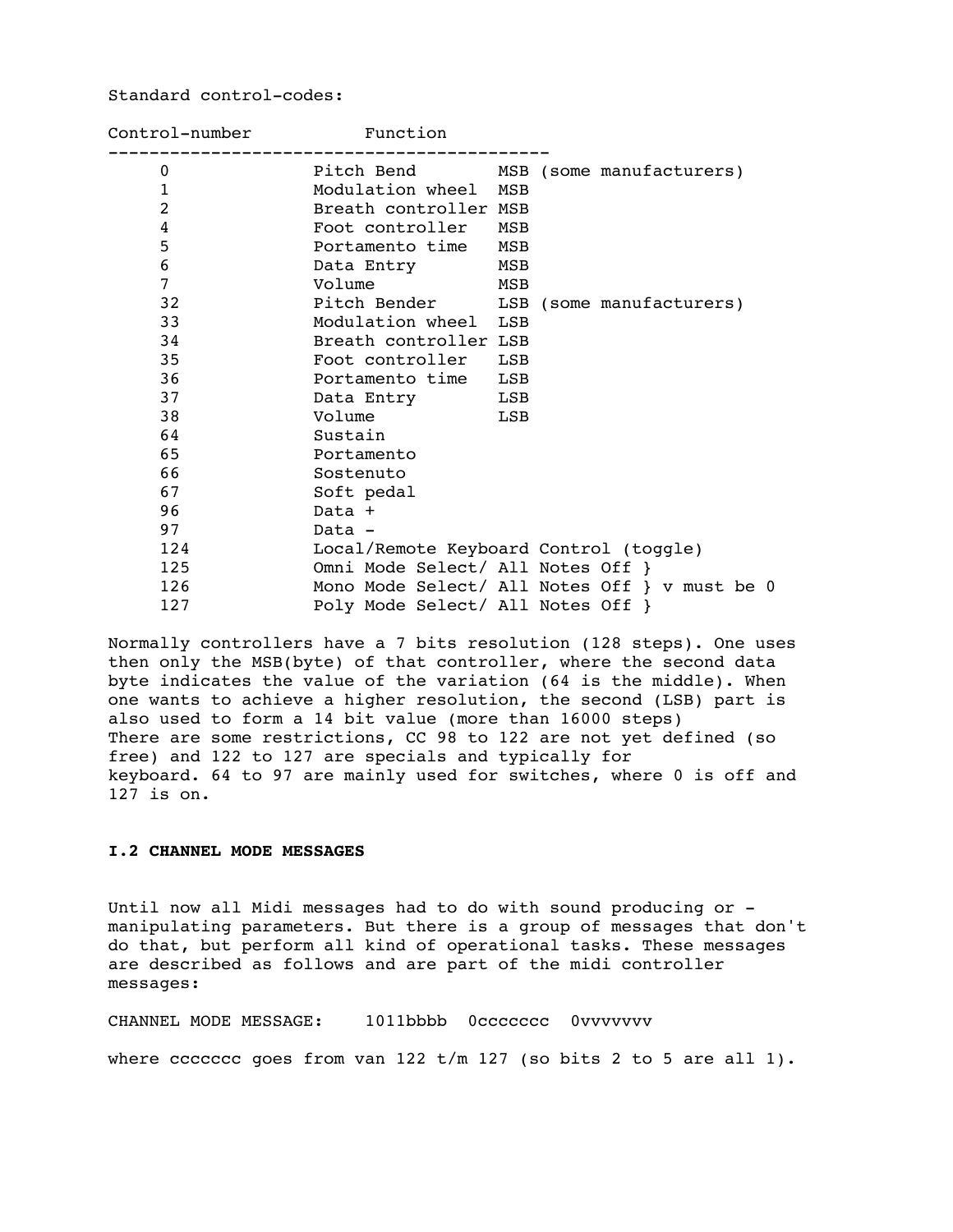Een lijst van de diverse modes is:

| MESSAGE                                                                                                                 | STATUS BYTE                                                                                     | DATA BYTES                                                                       |                                                                                 |
|-------------------------------------------------------------------------------------------------------------------------|-------------------------------------------------------------------------------------------------|----------------------------------------------------------------------------------|---------------------------------------------------------------------------------|
| Local Control Off<br>Local Control On<br>All Notes Off<br>Omni Mode Off<br>Omni Mode On<br>Mono Mode On<br>Poly Mode On | $1011$ bbbb<br>$1011$ bbbb<br>$1011$ bbbb<br>$1011$ bbbb<br>1011bbbb<br>1011bbbb<br>$1011$ bbbb | 01111010<br>01111010<br>01111011<br>01111100<br>01111101<br>01111110<br>01111111 | 00000000<br>11111111<br>00000000<br>00000000<br>00000000<br>0zzzzzz<br>00000000 |
|                                                                                                                         |                                                                                                 |                                                                                  |                                                                                 |

(N.B. zzzzzzz = number of active mono channels)

A rather confusing part is the voice mode (Omni, Mono and Poly) To understand this, one has to realise that most synths are polyphonic (from 8 to 128 voices) and are able to produce more sounds at a time (multitimbral). When a keyboard is in Omni-mode it "listens" to all the Channel Voice messages. It's not able to choose a channel. In the Poly-mode a synthesizer only listens to messages of the channel(s) that it's tuned to and it divides it to the possible voices of a synthesizer. In the Mono-mode, 1 voice gets information from 1 channel. Also Control Change and Program Change Channel are Voice messages which means that a Mono Mode instrument can be multitimbral, and that every voice can be multitimbrally controlled.

Also combinations are possible:

Channel Mode Combinations

Combination | Description

| ⊂∪…ພ⊥…u ∟⊥∪…  | DUDUL THUTON                                                                                                                           |
|---------------|----------------------------------------------------------------------------------------------------------------------------------------|
| Omni On/Poly  | The receiving side is Omni and receives all info<br>from all channels, the sending side is Poly and<br>sends it's info over channel n. |
| Omni On/Mono  | Receives info from all channels en divides them one<br>by one to the possible voices. The send side is as<br>with poly.                |
| Omni Off/Poly | The synthesizer receives and sends only via<br>channel n                                                                               |
| Omni Off/Mono | The voices are divided over a number of<br>consecutive channels for both send and receive.<br>Every message gets one channel.          |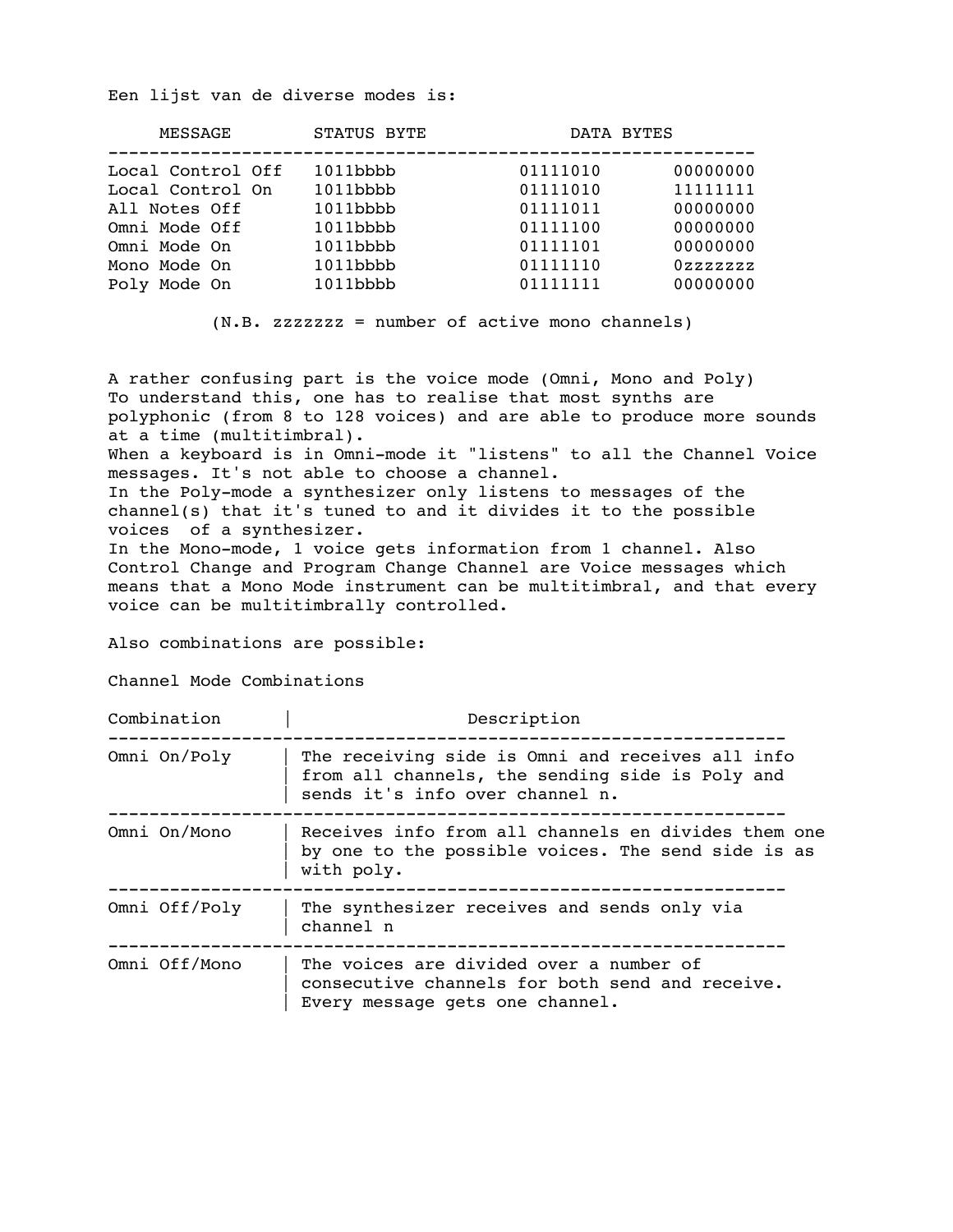Channel n is called the basic channel and is chosen manually (this can often only be done by hand via a menu, not with a midi message). Not all of the above mentioned combi's are implemented on every synth, but multi-timbral is these days. A special Mono mode is able to split up a synth in groups of voices that each on their own, listen to a specific channel (but never more than the maximal amount of voices).

#### RUNNING STATUS

In practice, long series of events of the same status are sent one after another. When one for instance plays on a keyboard mostly only key-ons and key-offs are send. So why send the status byte every time anew? Certainly when one would define key-off as a key-on with velocity 0, one would save almost 1/3 of the amount of data. So remembering the status byte until it changes can be "time-saving". This is called RUNNING STATUS.

## **II. SYSTEM MESSAGES**

System Messages are meant for all devices in a MIDI system and therefore have no channel division possibility. The status byte always begins with 1111 (four ones). There are three types of System Messages: **Real-Time, Common en System Exclusive**.

## **II.1. SYSTEM REAL-TIME MESSAGES**

Real Time Messages only make sense when there's a necessity for time synchronisation so when using a sequencer (a digital multi-track midmessage recorder). All Real-Time Messages are only 1 byte and have the form:

Real-Time Message: 1111dddd

where dddd is not the channel number but the 16 possible Real-Time Messages where the next 6 are mainly used:

| 11111000 |
|----------|
| 11111010 |
| 11111011 |
| 11111100 |
| 11111110 |
| 11111111 |
|          |

The Timing Clock byte is continually generated (when switched on), more precise 24 times per quarter note. Start begins a (recorded) sequence from the beginning, Stop stops the sequence and continue continues the sequence from stopping point. Active Sensing is generated by some synthesizers (continually, 3 times/sec) and gives an indication that a device is on and connected. System Reset initialises a system to a start-up status. Midi clock should not be confused with MTC (Midi Time Code) which is the Midi version of SMPTE. About MTC later on more.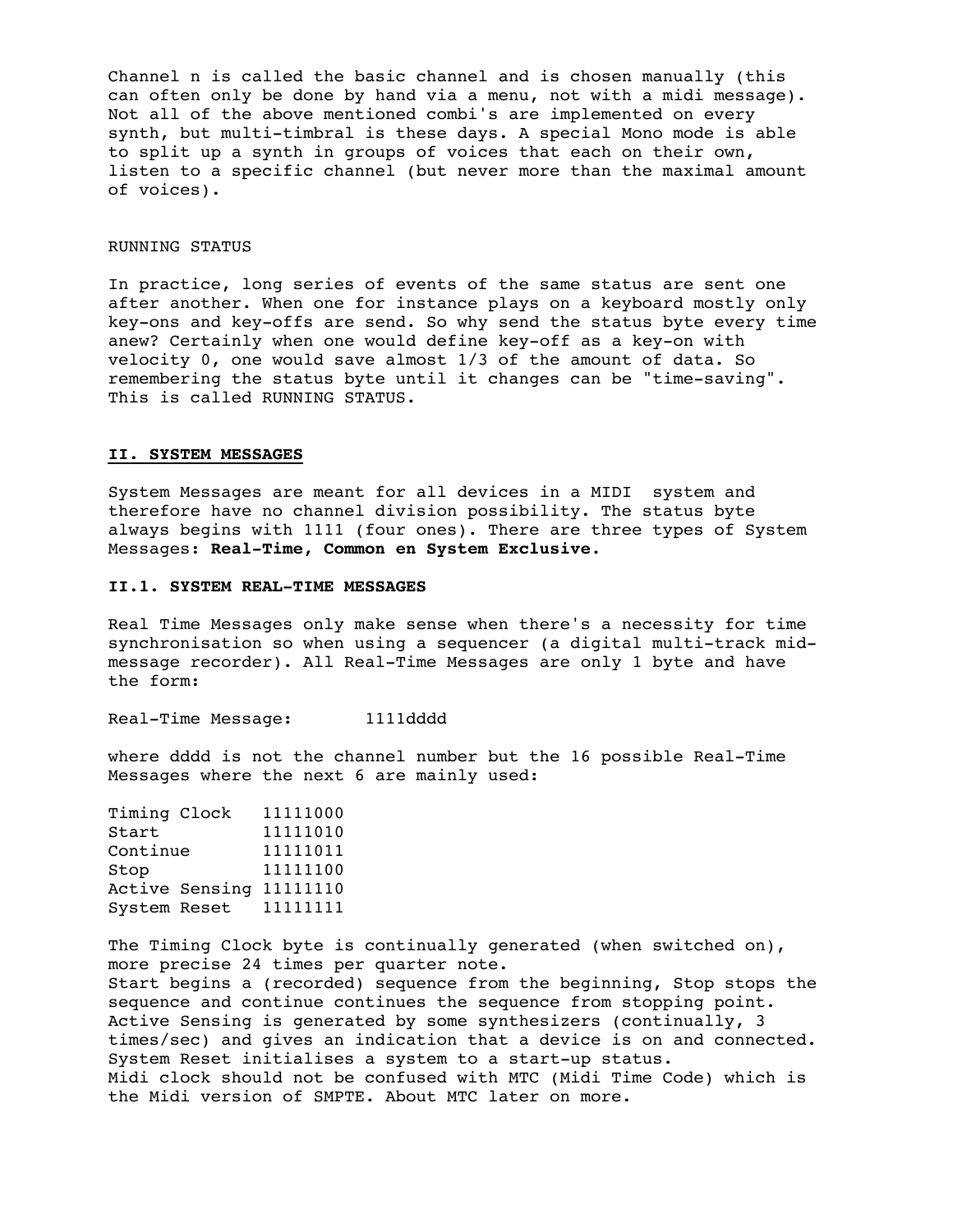# **II.2. SYSTEM COMMON MESSAGES**

There are four System Common Messages, two of them are used to "wind" to certain positions in a sequence.

a) Song Position Pointer: 11110010 OLLLLLLL Ohhhhhhh

b) Song Select: 11110011 0sssssss

**Song Position Pointer** gives the opportunity to start or continue the sequence from a certain point. hhhhhhh en LLLLLLL are respectively the MSB en LSB of a 14 bit number and represent the number of beats (max. 16384). 1 beat contains 6 MIDI clocks and 24 MIDI Clocks is 1 quarter note. So 4 in a  $4/4$  measure give a maximum of  $16384/16 = 1024$ 4/4 measures per song. Song Select gives the possibility of choosing a maximum of 128 songs from a sequencer library. sssssss gives the song number.

The other two System Common Messages are:

c) Tune Request 11110110

d) End Syst. Excl. 11110111

**Tune Request** initialises, only with Analog synthesizers, a routine that tunes the oscillators. **End System Exclusive** is a sign, that the System Exclusive Message has ended.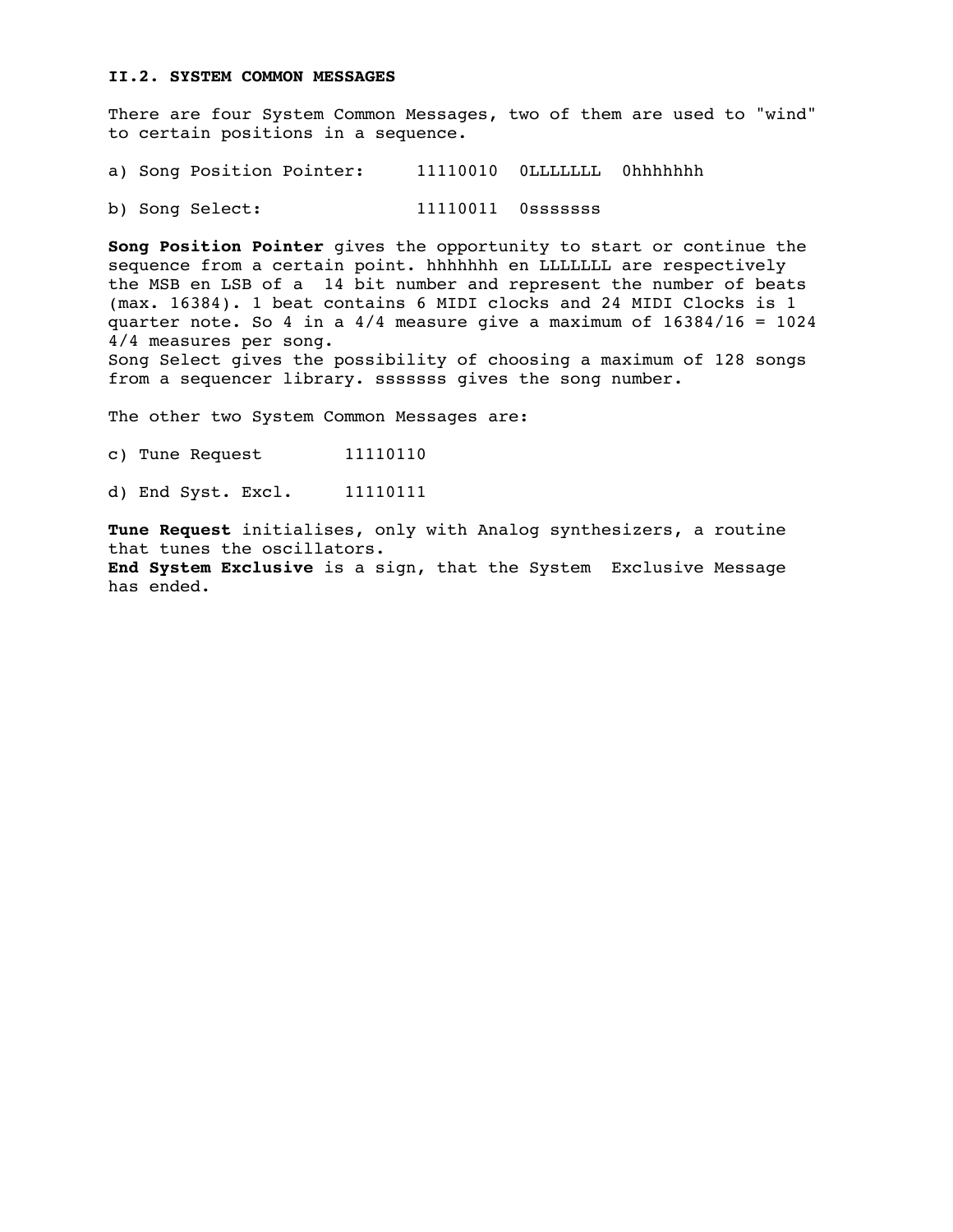## **II.3. SYSTEM EXCLUSIVE MESSAGES**

Registered digital-music-instrument manufacturers may use System Exclusive Message to send specific device dependent information. The format is:

| SYSTEM EXCLUSIVE: | 11110000 |
|-------------------|----------|
|                   | Oiiiiiii |
|                   | 0xxxxxxx |
|                   | ٠        |
|                   | ٠        |
|                   | ٠        |
|                   | ٠        |
|                   | ٠        |
|                   | OXXXXXXX |
|                   | 11110111 |
|                   |          |

The first byte (as always) is the status byte 11110000 for start of system exclusive, the second (data)byte has the identification number of the manufacturer given by the MIDI Manufacturer's Association or the Japan MIDI Standards Association. Some examples are:

Kurzweil: 7 Roland: 65 Yamaha: 67

After this, an undefined amount of xxxxxxx data bytes follow. They all contain values of parameters in an order that the manufacturer determinates. To end the string, the last byte is the End Of Exclusive (System Common) byte 11110111.

These System Exclusive data bytes are often very long and rather hard to figure out. Special "Exclusive Data sheets" should help the software developers to make "editors" that make changing parameters of a Midi device easier for a "normal" user. . An example of such a datasheet is in the Appendix.

It is also possible to "dump" all parameters of a Midi device in one go, a so called Midi Data Dump. These strings can be saved as a file on a computer and recalled later.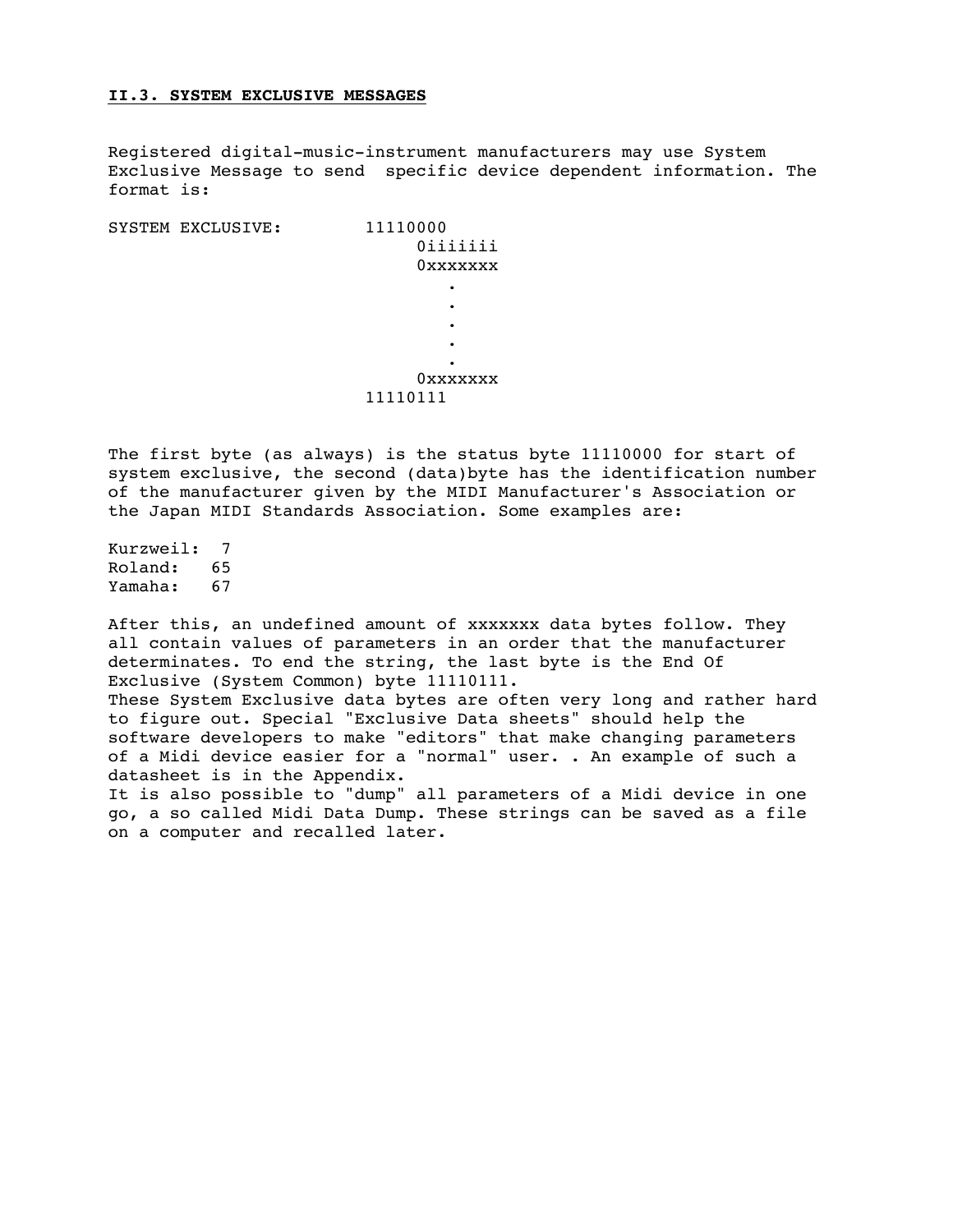## **MIDI NETWORKS**

The simplest network can be found in fig. 2, a so called Master/Slave network. A master keyboard "plays" one or more sound modules. Since one man, most of the times, can't produce enormous amounts of data, this shouldn't cause large delays. Midi out of the keyboard is connected to the Midi in of device 1, then midi thru of that device goes to midi in of device 2 and midi thru of device 2 goes to midi in of 3 and so on. This is also often called a (daisy) chain network. A bit more complex is the typical drummachine set up of fig 3. Here a drumsynth synchronises (syncs) the sequencer via midi clock. At the same time Channel Voice Messages, Real Time Messages are send. Again, when there's a lot of Channel Voice Information noticeable sound delay can be heard.



fig. 2 fig. 3



fig. 4

Another type of network can be found in fig. 4. The sequencer/keyboard is used to record and play back performance data for the used synthesizers. Because these sequencer can have many tracks, information streams can be very dense, certainly when all data is sent over one midi output. Preferably one uses in these cases, midi interfaces with more  $(4 - 8)$  outputs, actually for every synth an output. Of course data streams to the interface are as dense as before, but the speed of the transport between computer and Midi interface can be much higher and is not restricted to 31250 kBaud. Signals are divided to the different outputs at normal Midi speed by a microprocessor in the (intelligent) interface. Per Midi out the density is of course less now. Same story goes for Midi in streams. Intelligent Midi interfaces often also have multi Midi inputs.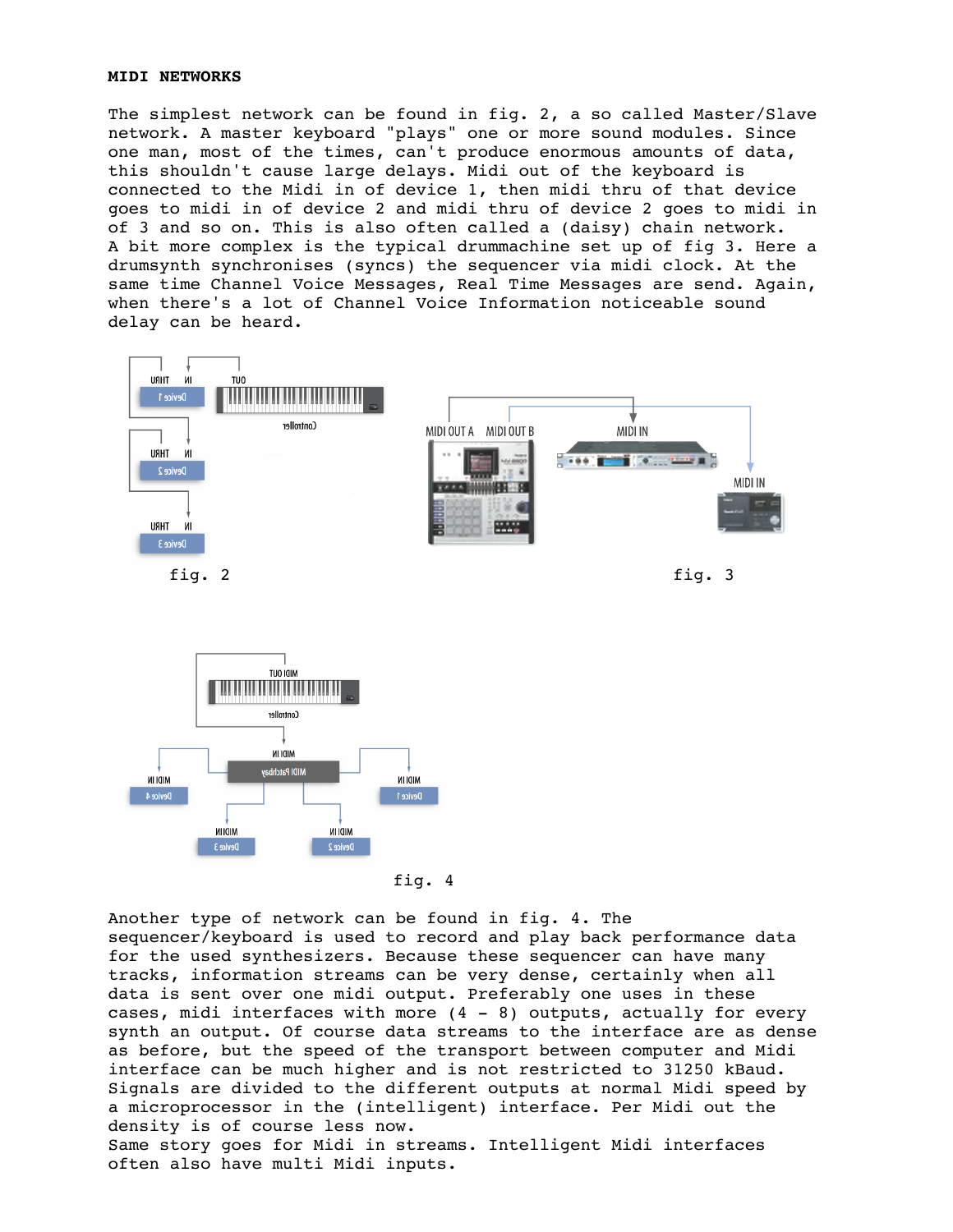These data reductions can not be achieved by so called midi splitters, passive Midi out dividers that one can buy for little money and that have no microprocessor. These networks are often called star networks.

A special case is the Midi in merger. One can not just add/sum electronically, outputs of 2 or more Midi devices just like that. One needs an intelligent device (microprocessor + software) to find out which messages belong together and it has to keep them together when merging them with the data of the other device.

Combinations of above mentioned networks are always allowed without limitations, but the self-made hard-soldered splitters can cause the current loop of the Midi output of a device to be overloaded. Remember daisy-chaining is easy to cause delays.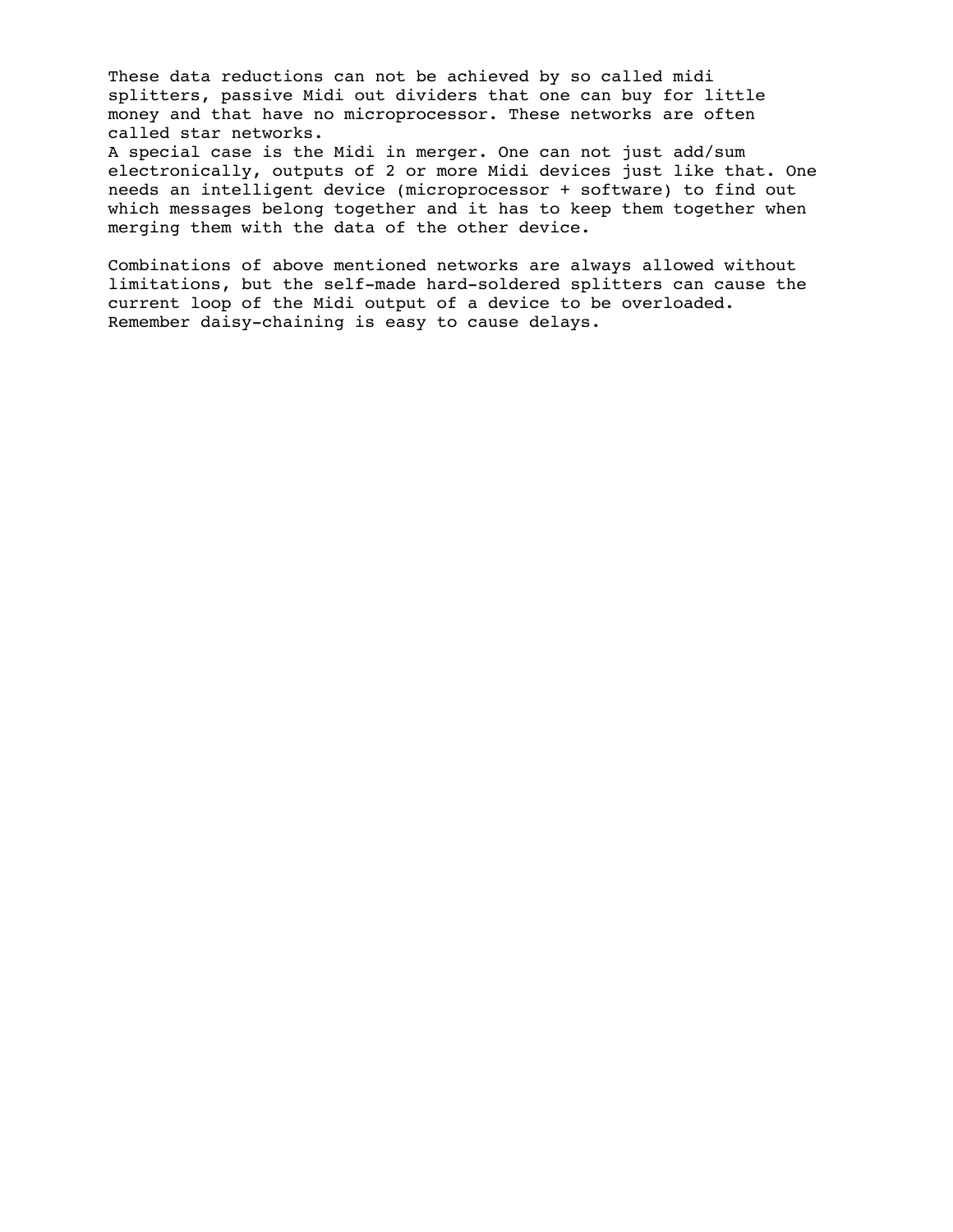#### **DELAYS IN MIDI SYSTEMS**

A MIDI system has unavoidable delays. Some are caused by Midi itself, while others are caused by slowness of the microprocessor and software of a device. To start with the Master Keyboard, there we already have delays caused by scanning the keys, converting the velocity into digital numbers and delays of the UART. Then there are the transmission delays. A chord of e.g. 6 notes consists of 13 (running status) or 18 bytes. The delay will be  $13/3125 = 4$  mS or  $18/3125 = 6$  mS. A third cause of delay might be the Message priority organisation. All (almost all at the same time) incoming information has to be sorted out to give a desired priority (e.g. note numbers should have utter priority) and then to be send in the right order to the Midi device or sequencer.. A total delay of 10 mS is normal and acceptable, but when it is more than 20 mS one can hear the delay of the notes (a chord becomes an arpeggio).How much delay is acceptable depends on the type of sounds and the type of music. Phase-sync is impossible (smallest delay is 1 mS).If it's important that a certain rhythmical pattern with fast attacks, that come from different devices, special care has to be taken, so don't use daisy chains but use multi output midi interfaces instead. Sounds with slow attacks are of course not bothered too much from delay, as long as it is not more than 30 mS. To have as little delay as possible, one should prevent to have all

channel messages to come out of 1 Midi out. Use an active splitter or a multi-output Midi-interface. Also continuous Midi data generators like Pitch wheel, Key pressure and other controllers should be kept to a minimum. Often sequencer software is able to give priority to the important (note) or to quantisize Note messages to keep notes together. All in all it is sometimes amazing how well everything is kept "together" when 1 computer sends it's information to e.g. 9 synthesizer, 2 samplers and a drum synth. Software has been working hard in those cases.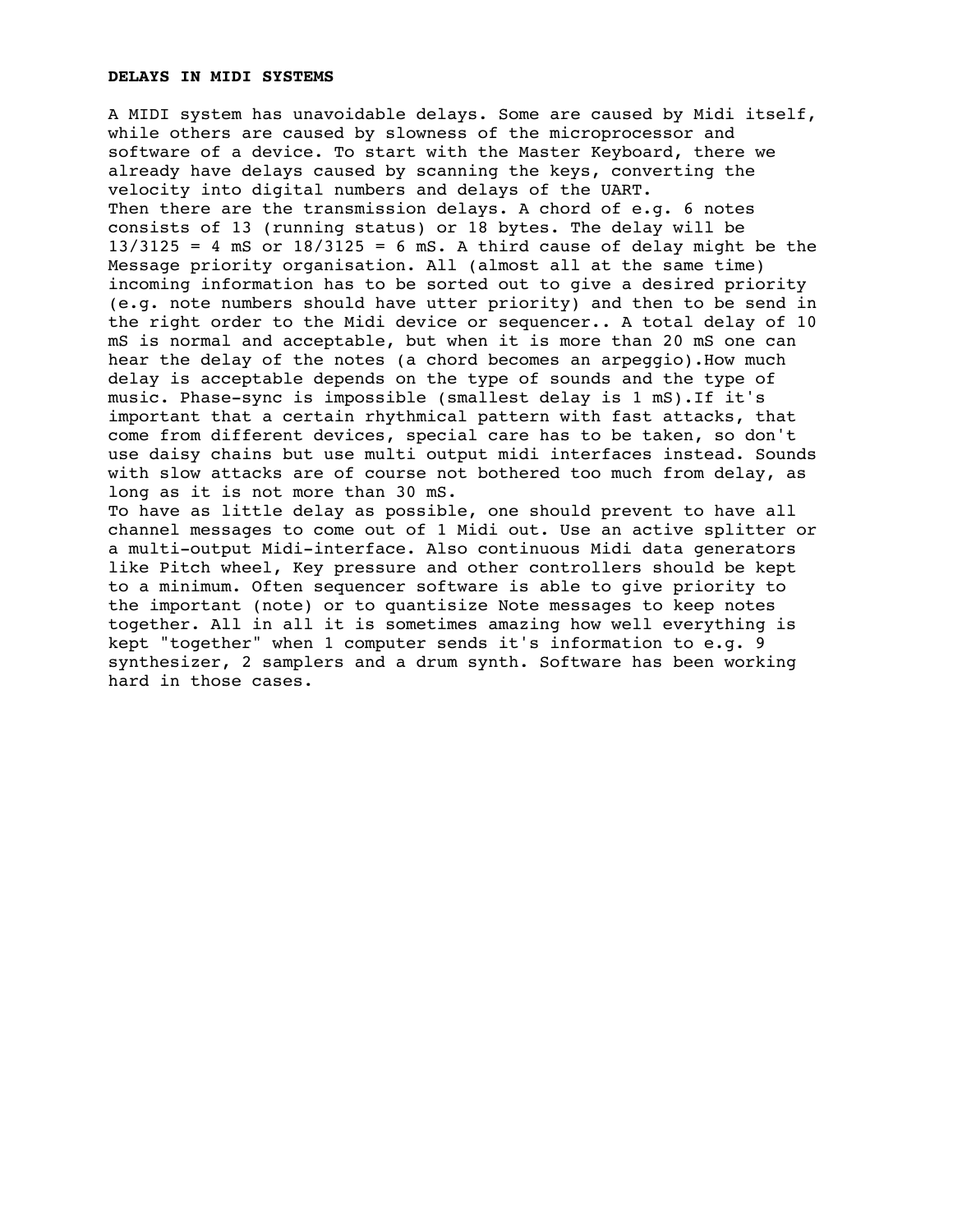#### **MIDI DATA RESOLUTION**

We already saw the item of resolution of controllers, e.g. Pitch wheel. A 7 bit resolution in 1 Data byte would give only 128 steps , 14 bits (2 Data bytes) would give 16.384 steps. So when is such a big resolution needed? In fact the Midi specs say nothing specifically about the wanted resolution of controllers, but the fact that MSB and LSB Data bytes are defined for some standard controllers, means that they also found 128 steps for continuous variations is too small. Certainly in pitch variations there would be too many pitch deviations with 128 steps, already within one octave. 14 bits give an accuracy of 1 cent within an octave. Another thing is, that in a small resolution one can hear each separate step as clicks! Some critical parameters are the ones that have to do with frequencies of oscillators and filters, attack and decays of envelope generators. In the software of the devices one is able to interpolate the 128 steps, which means the steps are actually hardly hearable.

## **FUTURE CHANGES IN RESOLUTIONS**

"MIDI has worked fantastically for more than 25 years, but with today's computers and embedded microprocessors we can now do much more than MIDI was originally designed to do", said MMA President and CEO Tom White. "This new protocol could encourage market growth through more expressive products, improved ease of use, and new and innovative applications. Plus new HD devices and software would be designed to be compatible with all of the great MIDI hardware and software now and for the future."

The proposed changes would increase the number of MIDI Channels and Controllers, and provide greater resolution in data values for all of the current MIDI 1.0 messages. Moreover, all of this would be accomplished with single messages, as opposed to the compound messages often used in MIDI 1.0, which means using and editing MIDI data will be far easier for both developers and users. The new protocol could also support the creation of entirely new messages that were not practical with the MIDI 1.0 protocol.

"At this point our 'HD Protocol' is still under development, but we've seen a lot of interest from both hardware and software developers," said White. "Our policy is not to discuss MMA Specifications publicly until they're officially adopted, but in this case we want to make sure that all qualified companies know what we are thinking about so they have the opportunity to participate before the first version is published."

The original MIDI 1.0 Specification, developed in 1983, has been the foundation for interoperability of digital musical instruments for 25 years. The initial "MIDI 1.0 Specification" contained the rules for remote control of keyboard devices, but over the years additional specifications were developed for file exchange, sound exchange, synthesizer design, and new applications such as stage lighting and ring-tones. Today the term "MIDI" applies to the wide variety of file formats, applications, and device specifications defined by the MIDI Manufacturers Association.

The MIDI Manufacturers Association is an industry non-profit organization that is responsible for maintaining and extending MIDI. Formed in 1985 by the original developers of the MIDI 1.0 Specification, the MMA provides a forum where companies using MIDI can cooperate and collaborate to make their equipment interoperable.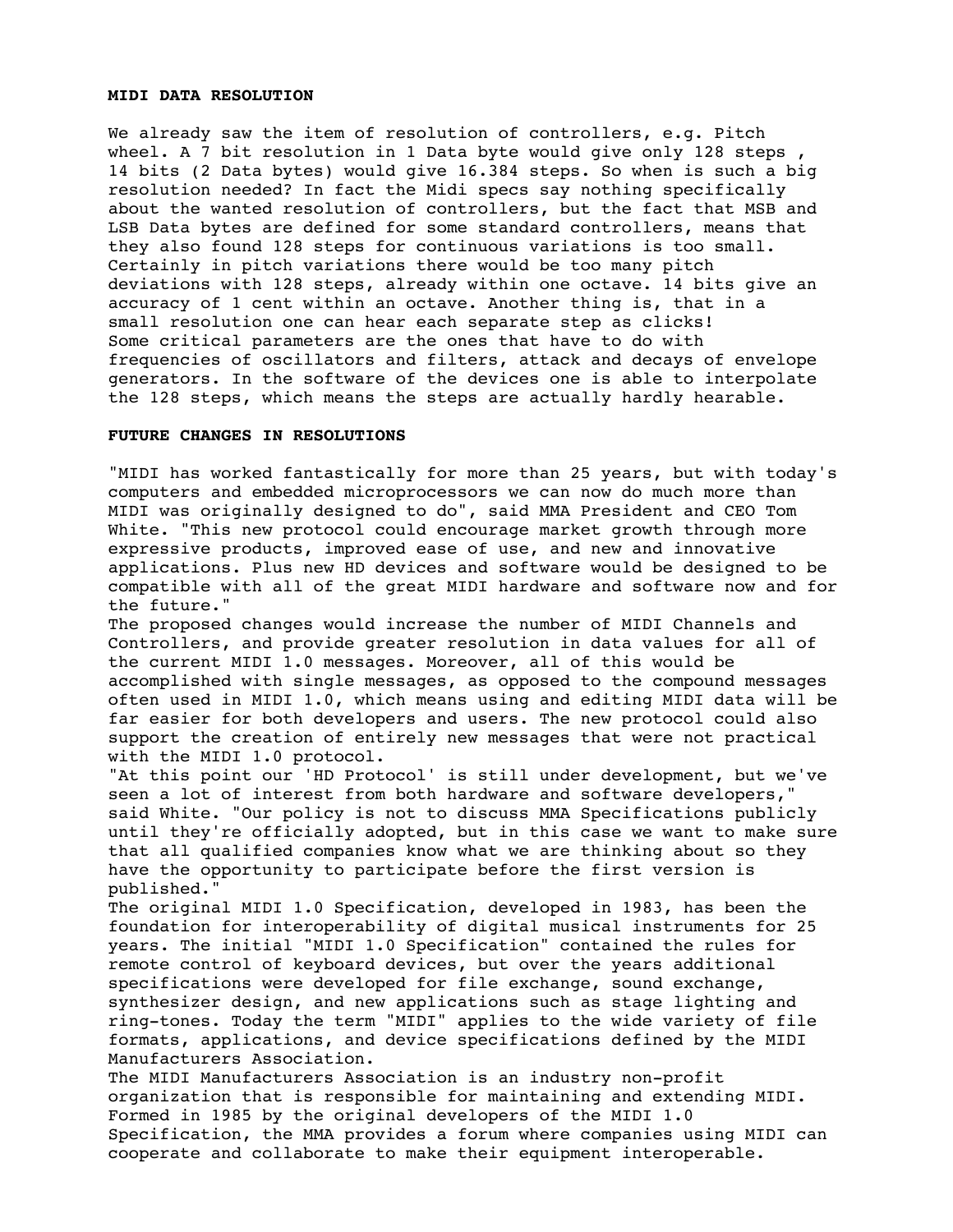#### **OTHER MIDI CONTROLLERS**

Until now we only have been talking about synthesizers as Midi device, but by now almost everything is "midified". Pitch to midi converters make it possible to make midi data out of voice/instrument input via microphone or direct in (el. guitars). Also light-, movement- or distance measuring devices (Human Midi Controller) are made to generate midi data (a.o. by the department of electronics in the Royal Conservatory or by Steim) and can be used to control creative processes like light/video/apparatus modulation. Any other data (text, video, pictures etc.) can be changed into midi data, so creative possibilities are almost endless. Also light mixer/dimmers are midified, although the light-world has its own midi called DMX, which uses the same principles but has, of course, different definitions and implementations. **MIDI EN EFFECT- AND OTHERS DEVICES**

Midi is such a reliable communication interface, that also non (or better, less) musical devices were accommodated with Midi. Of course Note-on and off messages were not implemented, but Programchange could be handy to be able to select different set ups of e.g. a digital reverb. But mostly it gives the possibility to change/edit parameters of devices through Sysex editors so it doesn't have to be done on the front of a device through multiple button pressings and via an almost unreadable mini screen. Also real-time parameter changes are possible, which give creative people almost endless variation possibilities. The connection of parameters and midi codes is often editable in matrixes or lists.

Digital audio mixers are often also provided with midi connections

**General Midi** Common Misconceptions

Although the GM and GM2 specifications are dependent on the basic MIDI 1.0 protocol specification, they are separate standards from MIDI 1.0. As a result, MIDI products may legitimately implement MIDI 1.0 but not GM and/or GM2. Although GM is an important feature for MIDI content interoperability across multiple players, many important MIDI applications do not require such interoperability. For example, MIDI and the SMF format are used in professional music recording production where the MIDI file content will never be distributed and custom or specialized synthesizers are used much more commonly than GM or GM2. As a direct consequence, not all SMF content is authored for GM or GM2 synthesizers. Because playing any SMF or MIDI message stream on a different synthesizer(s) than originally intended risks the generation of unintended and incorrect sounds, it is not generally safe to merely assume that any given MIDI message stream or MIDI file is intended for GM or GM2 synthesizers. In particular it is frequently assumed, incorrectly, that all or nearly all SMF content necessarily relies on the player using a GM or GM2 synthesizer, however because there is no such dependency in the actual MMA/AMEI specifications and it is also quite legitimate for SMF content to be written for non-GM synthesizers, this assumption is not reliable. Unfortunately, there is currently no technical standard for indicating in advance what kind of synthesizer(s) a given SMF or MIDI message stream is intended to drive (with the exception of RTP MIDI and the audio/sp-midi MIME type definition).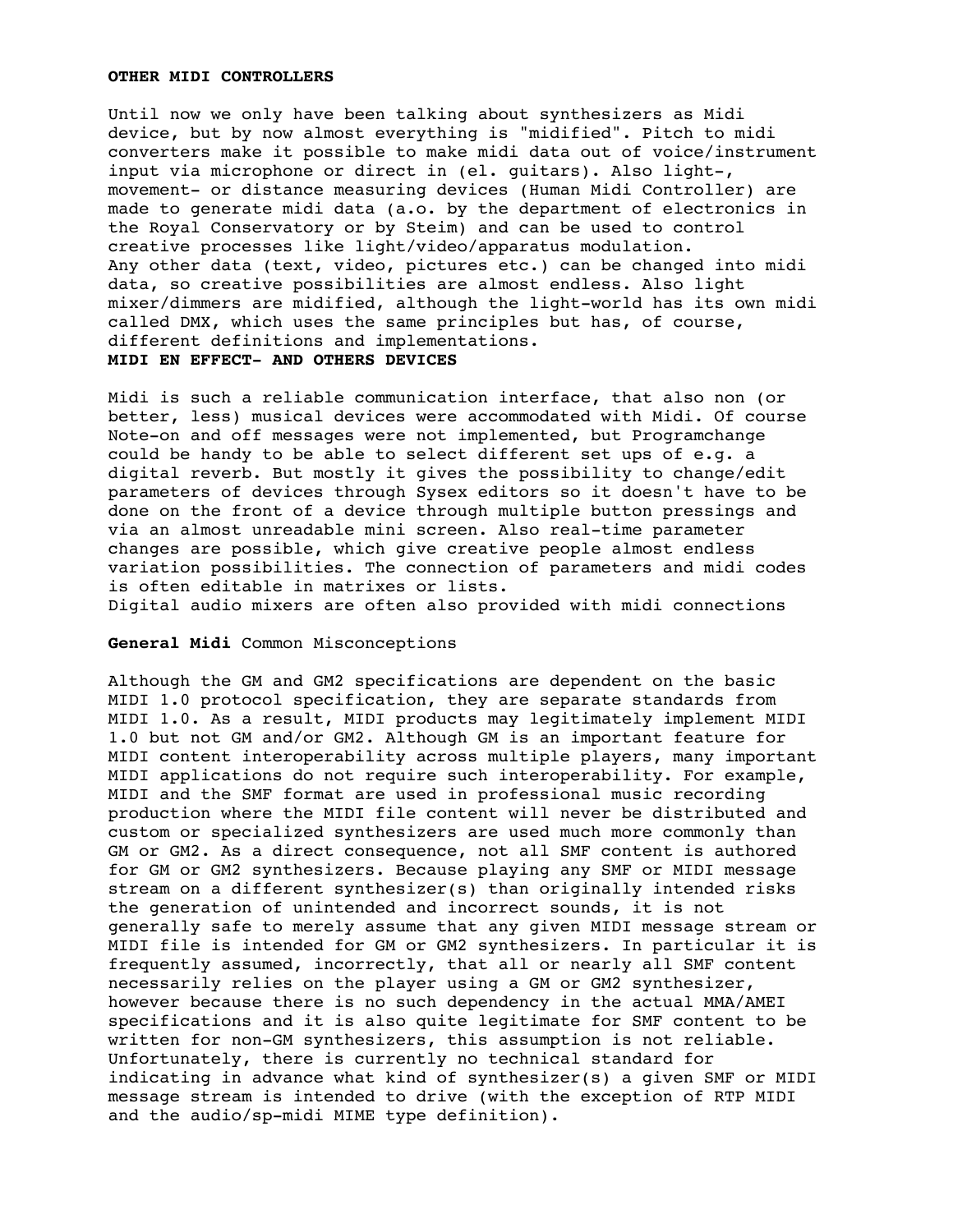## **GS and XG**

To improve upon the General MIDI Standard and take advantage of the advancements in newer synthesizers, both Roland (GS) and Yamaha (XG) introduced proprietary specifications and numerous products with stricter requirements, new features, and backward compatibility with the GM specification. GS and XG are not compatible with each other, are not official MMA/AMEI MIDI standards, and adoption of each has been generally limited to the respective manufacturer.

## **General MIDI Level 2**

Later after the success of General MIDI was firmly established, companies in Japan's Association of Musical Electronics Industry (sic) (AMEI) developed General MIDI Level 2 (GM2), incorporating and harmonizing aspects of the Yamaha XG and Roland GS formats, further extending the instrument palette, specifying more message responses in detail, and defining new messages for custom tuning scales and other new functionality, thus improving the sound editing features and the quality. For these new enhancements to be possible new messages had to be integrated into the MIDI specification; these enhancements consist of Controllers, RPNS, MIDI tuning and Universal system exclusive messages. The GM2 specs are maintained and published by the MMA and AMEI. General MIDI 2 was introduced in 1999 and is commonly implemented in some newer synthesizers.

## **SP-MIDI**

Later still, GM2 became the basis of the instrument selection mechanism in Scalable Polyphony MIDI (SP-MIDI), a MIDI variant for mobile applications where different players may have different numbers of musical voices. SP-MIDI is a component of the 3GPP mobile phone terminal multimedia architecture, starting from release 5. GM, GM2, and SP-MIDI are also the basis for selecting player-provided instruments in several of the MMA/AMEI XMF file formats (XMF Type 0, Type 1, and Mobile XMF), which allow extending the instrument palette with custom instruments in the Downloadable Sound (DLS) formats, addressing another major GM shortcoming.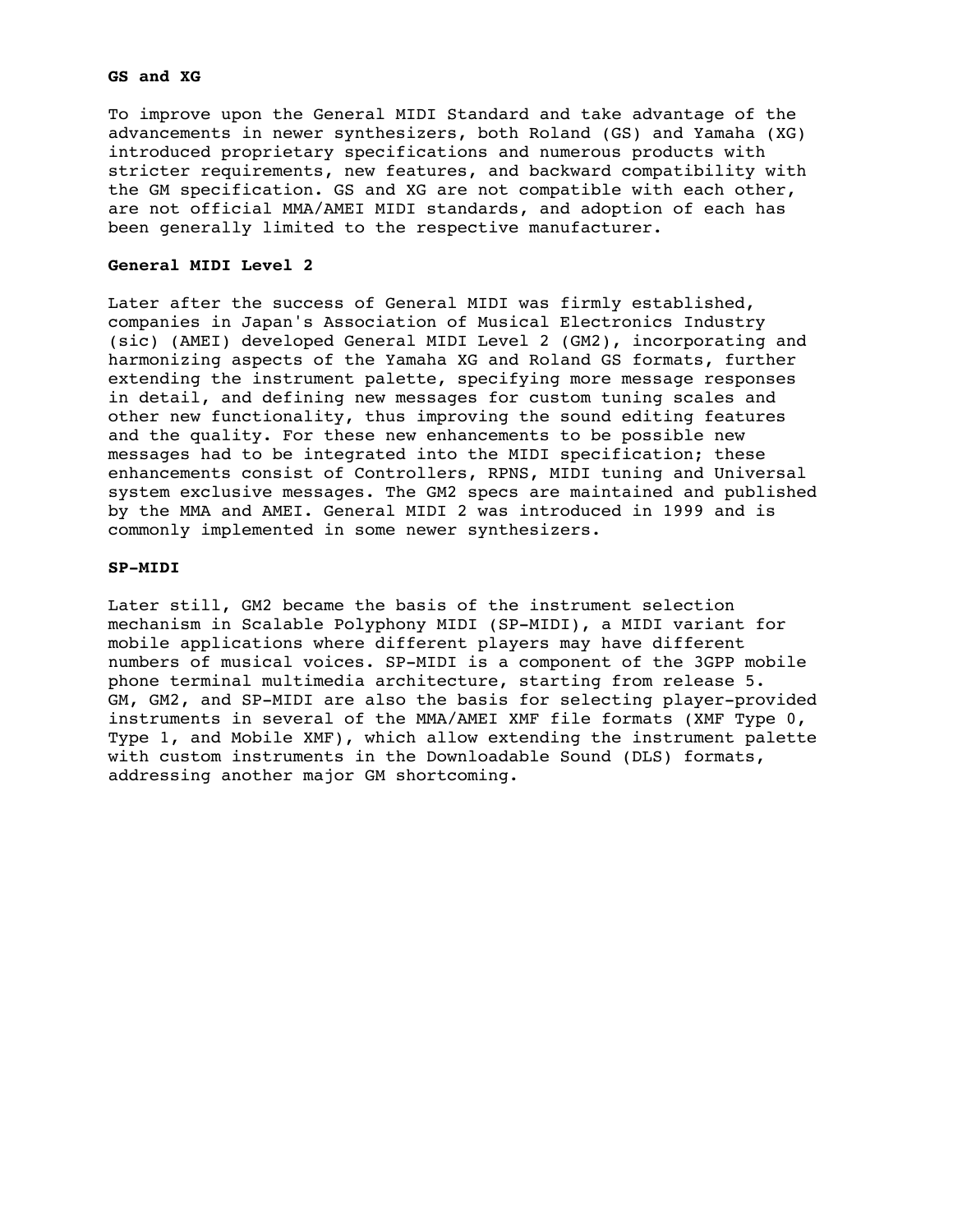# This table provides summary of comparison of various MIDI enhancement standards by various parameters.

|                                      | <b>MT-32</b>                              | <b>GM</b>                                                 | GS                                                                          | XG level 1                                                                                               | XG level 2                                                          | XG level 3                                         | <b>GM level 2</b>                                      |
|--------------------------------------|-------------------------------------------|-----------------------------------------------------------|-----------------------------------------------------------------------------|----------------------------------------------------------------------------------------------------------|---------------------------------------------------------------------|----------------------------------------------------|--------------------------------------------------------|
| Entry date                           | 1987                                      | 1991                                                      | 1991                                                                        | 1994                                                                                                     | 1997                                                                | 1998                                               | 1999                                                   |
| Organization                         | Roland                                    | <b>MMA</b>                                                | Roland                                                                      | Yamaha                                                                                                   |                                                                     |                                                    | <b>MMA</b>                                             |
|                                      |                                           |                                                           |                                                                             | Minimum equipment requirements                                                                           |                                                                     |                                                    |                                                        |
| Simultaneous<br>voices               | 8 or<br>more (up<br>to 32<br>partials)    | 24                                                        | 24                                                                          | 32                                                                                                       | 64                                                                  | 128                                                | 32                                                     |
| Simultaneous<br>melodic voices       |                                           | 16                                                        | 16                                                                          |                                                                                                          | N/A                                                                 |                                                    | 16                                                     |
| Simultaneous<br>percussion<br>voices | N/A                                       | 8                                                         | 8                                                                           |                                                                                                          | XG synths have no separate limits on melodic /<br>percussion sounds |                                                    | 16                                                     |
| <b>MIDI</b> channels<br>allocation   | 8<br>channels<br>, 1<br>rhythm<br>channel | 16<br>channels<br>, #10 is<br>fixed for<br>percussi<br>on | 16<br>channels<br>. one<br>channel<br>can be<br>set to<br>play<br>drum kits | 16 channels,<br>every channel<br>can play drum<br>kits with Bank<br>Select MSB<br>$(CC#0)$ set to<br>7FH | 32 channels,<br>2 ports,<br>drums as in<br>XG level 1               | 64 channels, 4<br>ports, drums as<br>in XG level 1 | 16 channels, #10 and<br>#11 are used for<br>percussion |
| Channel<br>recommendatio<br>ns       |                                           |                                                           |                                                                             | #5: riff; #10: drums[1]                                                                                  | #1: melody; #2: melody (duet); #3: bass; #4: pad;                   |                                                    |                                                        |
|                                      |                                           |                                                           |                                                                             | Sounds banks available                                                                                   |                                                                     |                                                    |                                                        |
| Melodic<br>instruments               | 128                                       | 128                                                       | 226                                                                         | 480                                                                                                      | 1074                                                                | 1149                                               | 256                                                    |
| Drum kits                            | $\mathbf{1}$                              | $\mathbf{1}$                                              | $8 + 1$<br><b>SFX kit</b>                                                   | $9 + 2$ SFX kits                                                                                         | $34 + 2$<br><b>SFX kits</b>                                         | $35 + 2$ SFX kits                                  | 9                                                      |
| Drum sounds<br>per kit               | 30                                        | 47                                                        | 61                                                                          | 72                                                                                                       |                                                                     |                                                    | 61                                                     |
| <b>Controls available</b>            |                                           |                                                           |                                                                             |                                                                                                          |                                                                     |                                                    |                                                        |
| Special CC[2]                        | 2[3]                                      | 6<br>$(MT32+4)$                                           |                                                                             |                                                                                                          |                                                                     |                                                    | $6$ (GM)                                               |
| Parametric<br>effect CC[4]           | 4[3]                                      | $\overline{5}$                                            | 26<br>$(GM+11)$                                                             |                                                                                                          |                                                                     |                                                    | $12 (GM+7)$                                            |
| <b>RPNs</b>                          | O[3]                                      | 5[5]                                                      |                                                                             |                                                                                                          |                                                                     |                                                    | $6$ (GM+1) [5]                                         |
| SysEx<br>messages                    |                                           | $\overline{c}$                                            |                                                                             |                                                                                                          |                                                                     |                                                    | 14                                                     |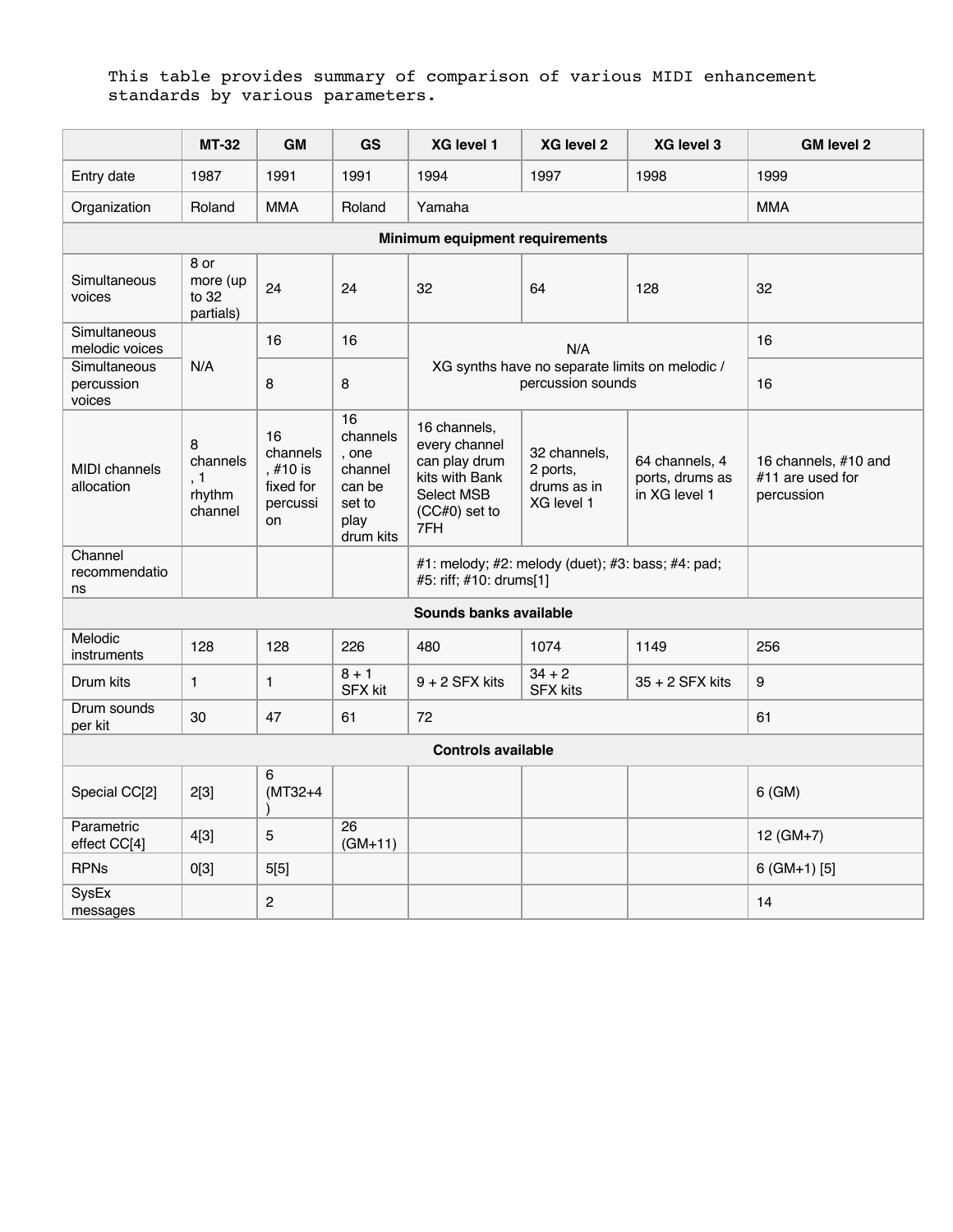## **Alternative Tunings**

By convention, most MIDI synthesizers generally default to the conventional Western 12-pitch-per-octave, equal temperament tuning system. This tuning system makes many types of music inaccessible, because they depend on different intonation systems. To address this issue in a standardized manner, in 1992 the MMA ratified the MIDI Tuning Standard, or MTS. Instruments that support the MTS standard can be tuned to any desired tuning system by sending the MTS System Exclusive message (a Non-Real Time Sys Ex). The MTS SysEx message uses a three-byte number format to specify a pitch in logarithmic form. This pitch number can be thought of as a three-digit number in base 128. To find the value of the pitch number p that encodes a given frequency f, use the following formula:

For a note in A440 equal temperament, this formula delivers the standard MIDI note number as used in the Note On and Note Off messages. Any other frequencies fill the space evenly. While support for MTS is at present not particularly widespread in commercial hardware instruments, it is nonetheless supported by some instruments and software, for example the free software programs TiMidity and Scala, as well as other microtuners.

# **MIDI Show Control**

Main article: MIDI Show Control

The MIDI Show Control (MSC) protocol (in the Real Time System Exclusive subset) is an industry standard ratified by the MIDI Manufacturers Association in 1991 which allows all types of media control devices to talk with each other and with computers to perform show control functions in live and canned entertainment applications. Just like musical MIDI (above), MSC does not transmit the actual show media — it simply transmits digital data providing information such as the type, timing and numbering of technical cues called during a multimedia or live theatre performance.

MSC can be seen with the creation of a Halloween haunted mansion designed by Brent Ross at his Mountain View, CA home in October 2007. The haunted mansion was solely run on MIDI in which Ross converted "real-time" recordings of MIDI musical notes and converted them into electrical signals to operate and turn pneumatic valves on and off. Using Cubase software for MIDI sequencing, Ross's MIDI entertainment haunted mansion performance could be played, recorded and edited by manually pushing a specific control button. Ross could then access his "MIDI to switch" technology, further allowing him to send MIDI messages to turn a "note on or off" while controlling the activation of the various props, movements, theatrical lighting, and sounds for entertainment.

# **MIDI Machine Control**

MIDI Machine Control, or MMC, a subset of the MIDI specification, provides specific commands for controlling recording equipment such as multi-track recorders. MMC messages can be sent along a standard MIDI cable for remote control of such functions as Play, Fast Forward, Rewind, Stop, Pause,

and Record. These are "System Exclusive" (SysEx) messages.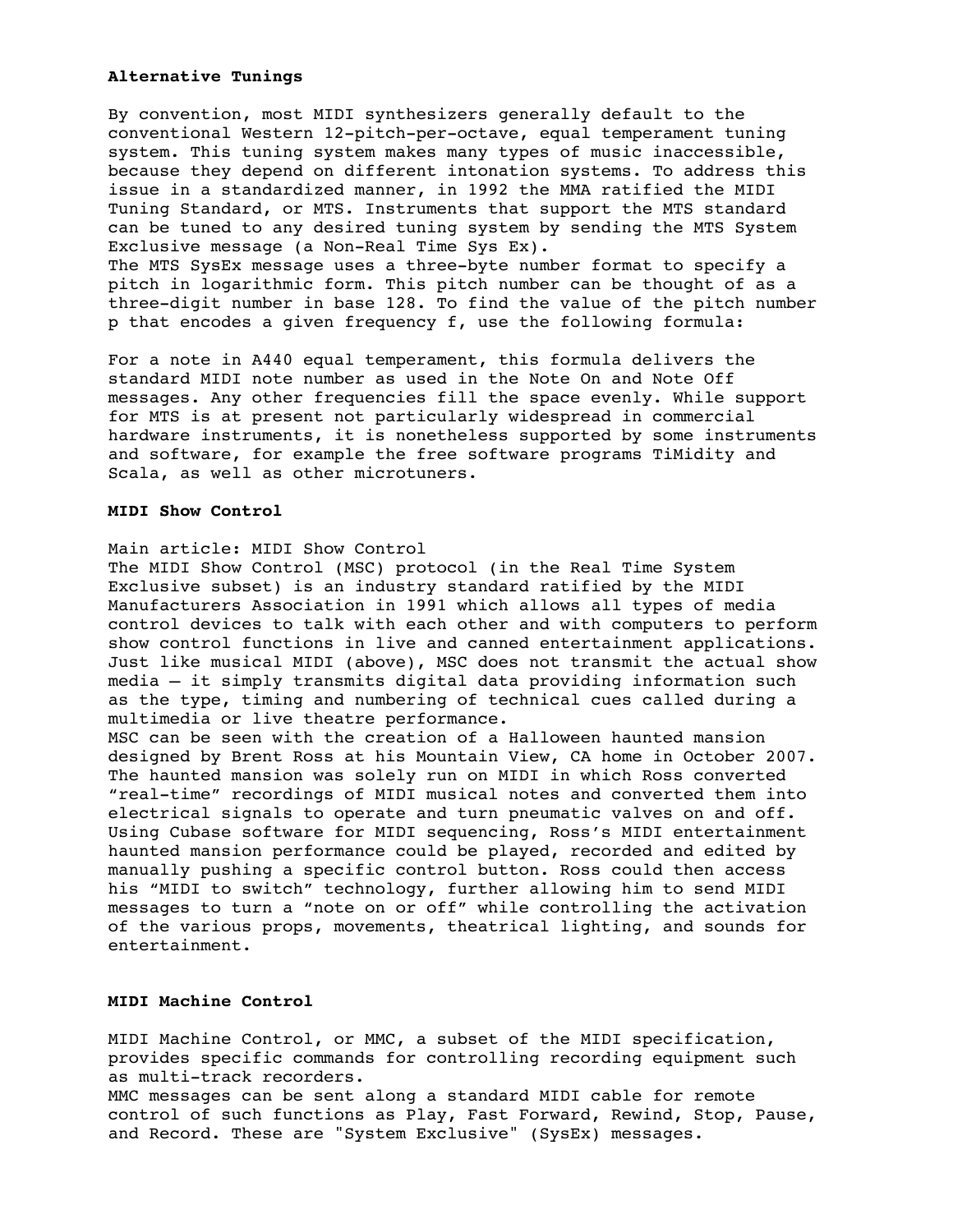#### **MIDI Universal Real Time SysEx Commands**

```
All numbers are in hexadecimal notation. SysEx message format:
F0, 7F, nn, sub-ID, data, F7 
nn = channel number, 00 to 7F; 7F = globalsub-IDs: 
01 = Long Form MTC 
02 = MIDI Show Control 
03 = Notation Information 
04 = Device Control 
05 = Real Time MTC Cueing 
06 = MIDI Machine Control Command 
07 = MIDI Machine Control Response 
08 = Single Note Retune
```
#### **MMC messages**

```
An MMC message (that is sent to, or generated by, an MMC device) is:
F0 7F deviceID 06 command F7
The third byte is the Device ID.
The fifth byte is the command:
01 Stop 
02 Play 
03 Deferred Play 
04 Fast Forward 
05 Rewind 
06 Record Strobe (Punch In) 
07 Record Exit (Punch out) 
08 Record Ready (Record Pause)
09 Pause
0A Eject
0B Chase 
0D MMC Reset
40 Write 
44 Locate/Go to
47 Shuttle
```
#### **The Goto MMC message**

```
The Goto message cues recording or playback to an SMPTE time (a 
specific hour, minute, second, SMPTE frame number, and subframe 
number):
F0 7F deviceID 06 44 06 01 hr mn sc fr ff F7
Where, following the device ID and "MIDI Machine Control Command" 
(0x06) bytes:
0x44 specifies the LOCATE command
0x06 specifies the data byte count
0x01 specifies the "TARGET" sub-command
And:
hr is hours - from 0 to 23 (decimal)
mn is minutes - from 0 to 59 (decimal)
sc is seconds - from 0 to 59 (decimal)
fr is frames - from 0 to 29 (decimal)
ff is sub-frames / fractional frames (leave at zero if un-sure) -
from 0 to 99 (decimal)
```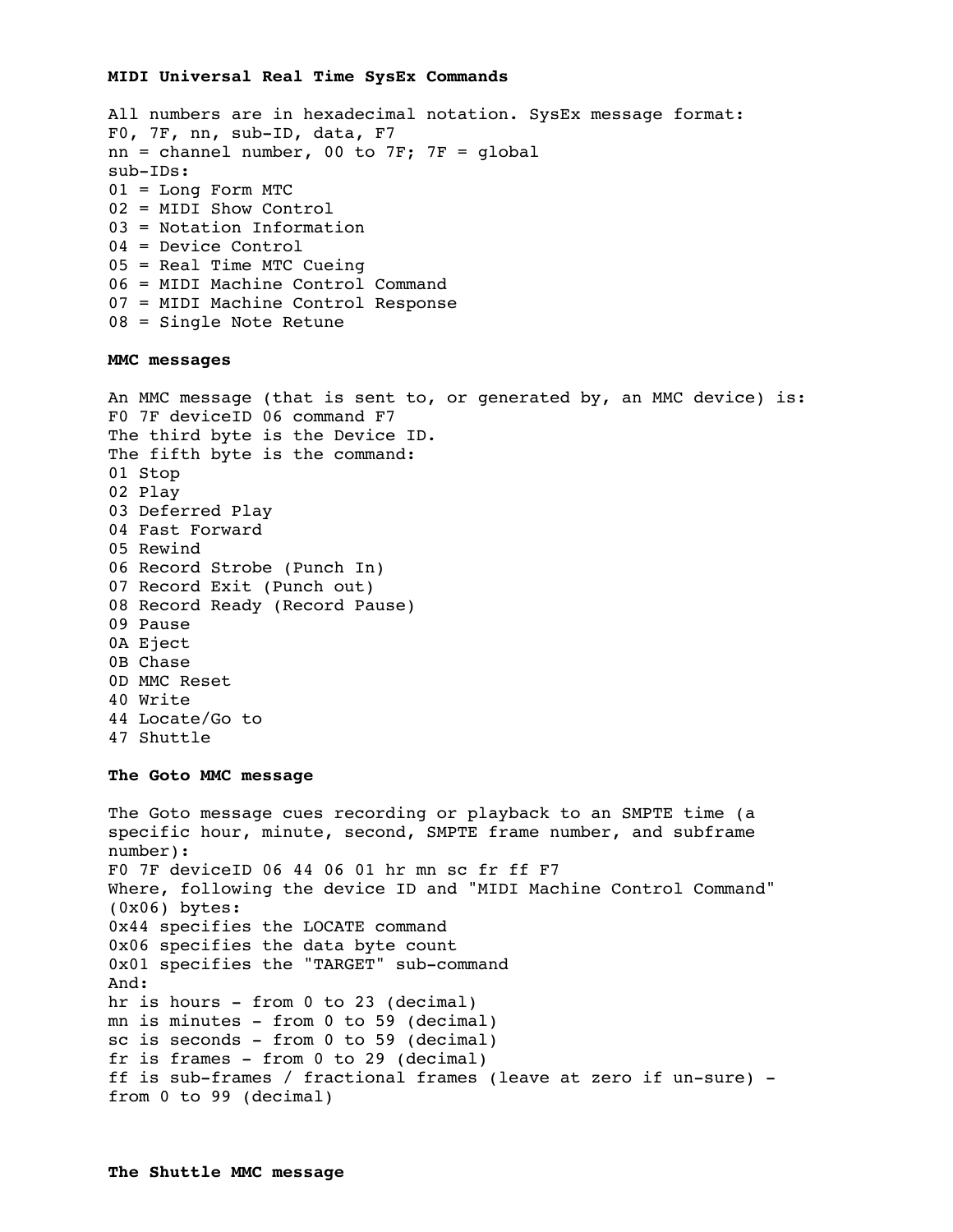Both forward and backward shuttling share the following MMC message: F0 7F deviceID 06 47 03 sh sm sl F7 Note: sh, sm and sl are defined as Standard Speed in the MIDI 1.0 Recommended Practice RP-013.

```
The Record Ready MMC message
The Record Ready (Arm Tracks) message will record-enable tracks:
F0 7F deviceID 06 40 L1 4F L2 track bitmap F7
L1 equals the number of bytes between L1 and F7. L2 equals the number 
of bytes in the track bitmap. Each track is assigned a bit in the 
track bitmap. To set a track, you must know both the byte in which 
the track's bit lives, and also the bit corresponding to that track. 
Note that each byte can only hold 7 tracks.
Track 1: byte 1 + 0x20Track 2: byte 1 + 0x40Track 3: byte 2 + 0x01
Track 4: byte 2 + 0x02Track 5: byte 2 + 0x04Track 6: byte 2 + 0x08Track 7: byte 2 + 0x10
Track 8: byte 2 + 0x20
Track 9: byte 2 + 0x40Track 10: byte 3 + 0x01
and so on.
```
## **Identity Request**

Query an MMC device to find out its identity. Identity Request message (note that this is equal to a 'stop' message): F0 7E channel 06 01 F7 The reply is device/manufacturer specific. For example, a tape recorder will return the following System Exclusive message: F0, 7E, channel, 06 02 ID fc1 fc2 fn1 fn2 v1 v2 v3 v4 F7 parameters: ID - Device's ID fc1 fc2 - Device's family code fn1 fn2 - Device's family number v1 v2 v3 v4 - Software Version

# **MIDI time code (MTC)**

or MIDI time division, embeds the same timing information as standard SMPTE time code as a series of small 'quarter-frame' MIDI messages. There is no provision for the user bits in the standard MIDI time code messages, and SysEx messages are used to carry this information instead. The quarter-frame messages are transmitted in a sequence of eight messages, thus a complete timecode value is specified every two frames. If the MIDI data stream is running close to capacity, the MTC data may arrive a little behind schedule which has the effect of introducing a small amount of jitter. In order to avoid this it is ideal to use a completely separate MIDI port for MTC data. Larger full-frame messages, which encapsulate a frame worth of timecode in a single message, are used to locate to a time while timecode is not running. Unlike standard SMPTE timecode, MIDI timecode's quarter-frame and full-frame messages carry a two-bit flag value that identifies the rate of the timecode, specifying it as either: 24 frame/s (standard rate for film work) 25 frame/s (standard rate for PAL video) 30 frame/s (drop-frame timecode for NTSC video)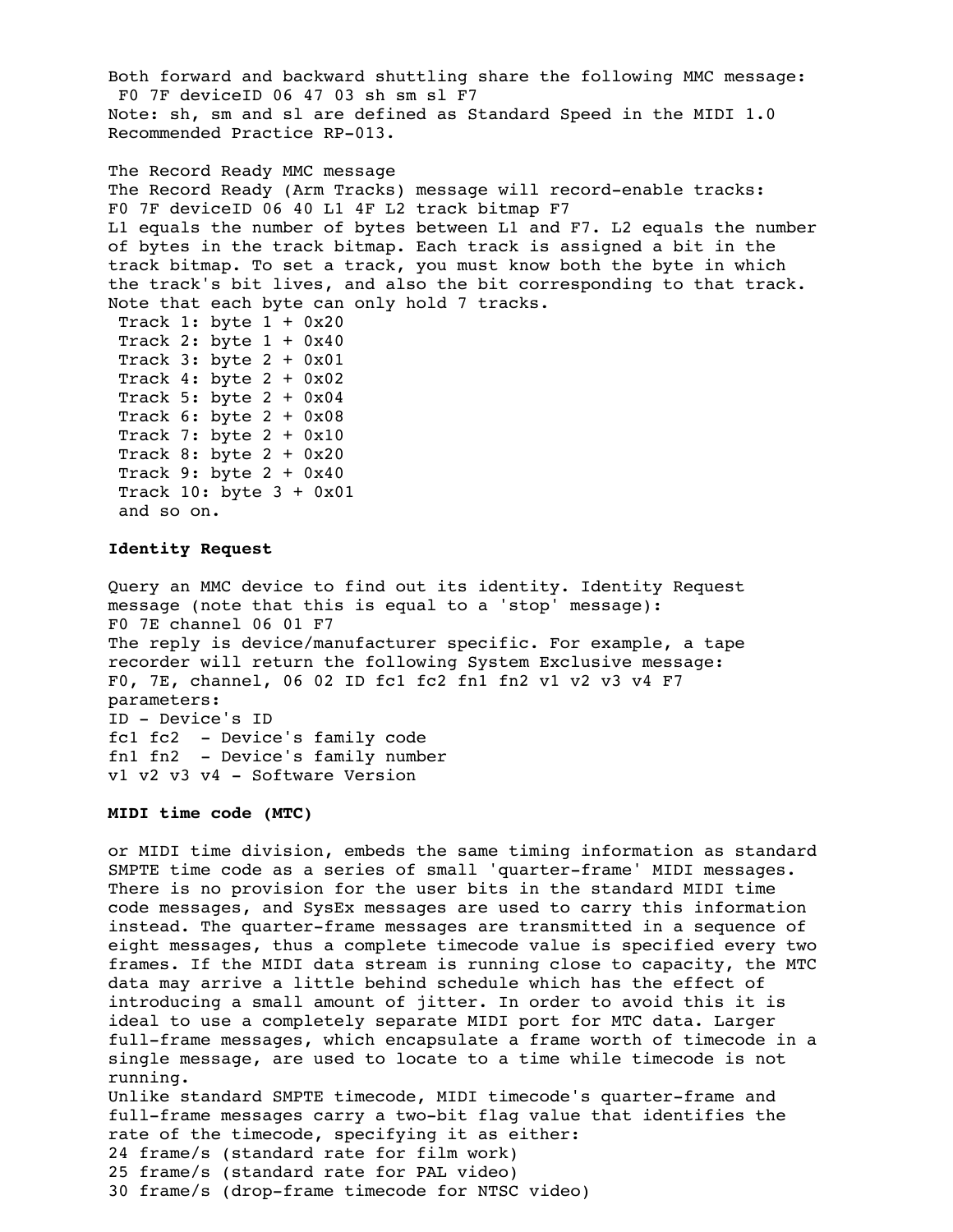30 frame/s (non-drop timecode for NTSC video) MTC distinguishes between film speed and video speed only by the rate at which timecode advances, not by the information contained in the timecode messages; thus, 29.97 frame/s dropframe is represented as 30 frame/s dropframe at 0.1% pulldown. MTC allows the synchronisation of a sequencer or DAW with other devices that can synchronise to MTC or for these devices to 'slave' to a tape machine that is striped with SMPTE. For this to happen a SMPTE to MTC converter needs to be employed. Please note that it is possible for a tape machine to synchronise to an MTC signal (if converted to SMPTE), if the tape machine is able to 'slave' to incoming timecode via motor control, which is a rare feature.

#### **Console Automation**

Audio mixers can be controlled with MIDI during console automation.

#### **Alternate hardware transports**

In addition to the original 31.25 kbits/sec (baud is the signalling rate and is the reciprocal of the shortest signalling element; bits/sec is the data rate) current-loop transported on 5-pin DIN, other connectors have been used for the same electrical data, and transmission of MIDI streams in different forms over USB, IEEE 1394 a.k.a FireWire, and Ethernet is now common (see below).

#### **USB**

A standard for MIDI over USB was developed in 1999 as a joint effort between IBM, Microsoft, Altec Lansing, Roland Corporation, and Phillips[8]. To transmit MIDI over USB a Cable Number and Cable Index are added to the message, and the result is encapsulated in a USB packet. The resulting USB message can be double the size of the native MIDI message. Since USB is over 15,000 times faster than MIDI (480,000 Kbits/sec vs 31.25 Kbits/sec,) USB has the potential to be much faster. However, due to the nature of USB there is more latency and jitter introduced that is usually in the range of 2 to 10ms, or about 2 to 10 MIDI commands. Some comparisons done in the early part of the 2000s showed USB to slightly slower with higher latency [9], and this is still the case today. Despite the latency and jitter disadvantages, MIDI over USB is increasingly common on musical instruments. [edit]

# XLR3

Some early MIDI implementations used XLR3 connectors in place of the 5-pin DIN. The use of XLR3 connectors allowed the use of standard low-impedance microphone cables as MIDI cables. As the 31.25 Kbits/sec current-loop requires only three conductors, there was no problem with the loss of two pins. An example of this use is the Octave-Plateau Voyetra-8 synthesizer.

#### **Over a computer network**

Compared to USB or FireWire, the computer network implementation of MIDI provides network routing capabilities, which are extremely useful in studio or stage environments (USB and FireWire are more restrictive in the connections between computers and devices). Ethernet is moreover capable of providing the high-bandwidth channel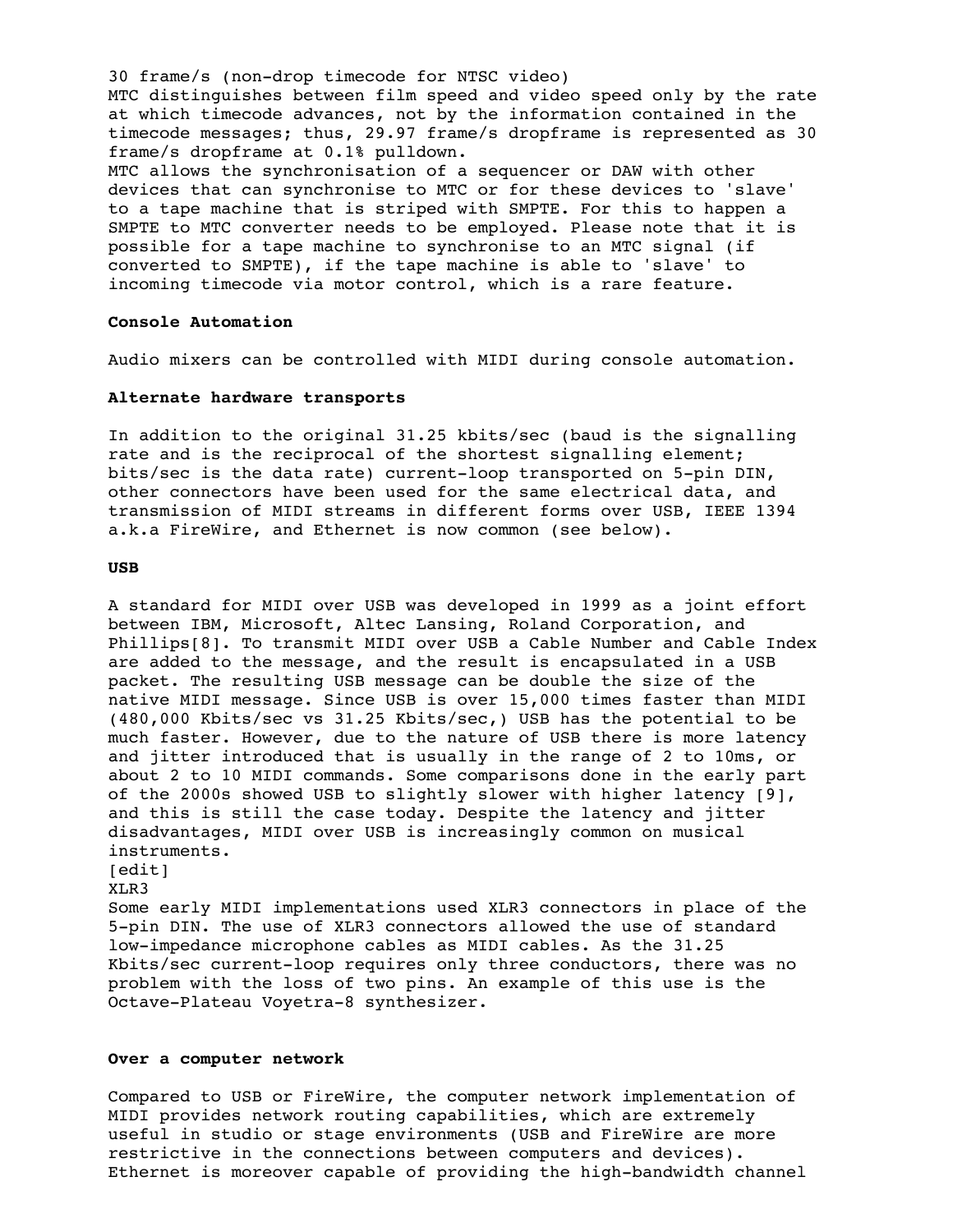that earlier alternatives to MIDI (such as ZIPI) were intended to bring.

After the initial fight between different protocols (IEEE-P1639, MIDI-LAN, IETF RTP-MIDI), it appears that IETF's RTP MIDI specification for transport of MIDI streams over computer networks is now spreading faster and faster since more and more manufacturers are integrating RTP-MIDI in their products (Apple, CME, Kiss-Box, etc.). Mac OS X, Windows and Linux drivers are also available to make RTP MIDI devices appear as standard MIDI devices within these operating systems. IEEE-P1639 is now a dead project. The other proprietary MIDI/IP protocols are slowly disappearing, since most of them require expensive licensing to be implemented (while RTP MIDI is completely open), or the MIDI implementation does not bring any real advantage (apart from speed) over original MIDI protocol.

# **RTP-MIDI transport protocol**

The RTP-MIDI protocol has been officially released in public domain by IETF in December 2006 (IETF RFC4695).[10] RTP-MIDI relies on the well-known RTP (Real Time Protocol) layer (most often running over UDP, but compatible with TCP also), widely used for real-time audio and video streaming over networks. The RTP layer is easy to implement and requires very little power from the microprocessor, while providing very useful information to the receiver (network latency, dropped packet detection, reordered packets, etc.). RTP-MIDI defines a specific payload type, that allows the receiver to identify MIDI streams.

RTP-MIDI does not alter the MIDI messages in any way (all messages defined in the MIDI norm are transported transparently over the network), but it adds additional features such as timestamping and sysex fragmentation. RTP-MIDI also adds a powerful 'journalling' mechanism that allows the receiver to detect and correct dropped MIDI messages.The first part of RTP-MIDI specification is mandatory for implementors and describes how MIDI messages are encapsulated within the RTP telegram. It also describes how the journalling system works. The journalling system is not mandatory (journalling is not very useful for LAN applications, but it is very important for WAN applications).

The second part of RTP-MIDI specification describes the session control mechanisms that allow multiple stations to synchronize across the network to exchange RTP-MIDI telegrams. This part is informational only, and it is not required.

RTP-MIDI is included in Apple's Mac OS X, as standard MIDI ports (the RTP-MIDI ports appear in Macintosh applications as any other USB or FireWire port. Thus, any MIDI application running on Mac OS X is able to use the RTP-MIDI capabilities in a transparent way). However, Apple's developers considered the session control protocol described in IETF's specification to be too complex, and they created their own session control protocol. Since the session protocol uses a UDP port different from the main RTP-MIDI stream port, the two protocols do not interfere (so the RTP-MIDI implementation in Mac OS X fully complies to the IETF specification).

Apple's implementation has been used as reference by other MIDI manufacturers. A Windows XP RTP-MIDI driver[11] for their own products only has been released by the Dutch company Kiss-Box and a Linux implementation is currently under development by the Grame association.[12] So it seems probable that the Apple's implementation will become the "de-facto" standard (and could even become the MMA reference implementation).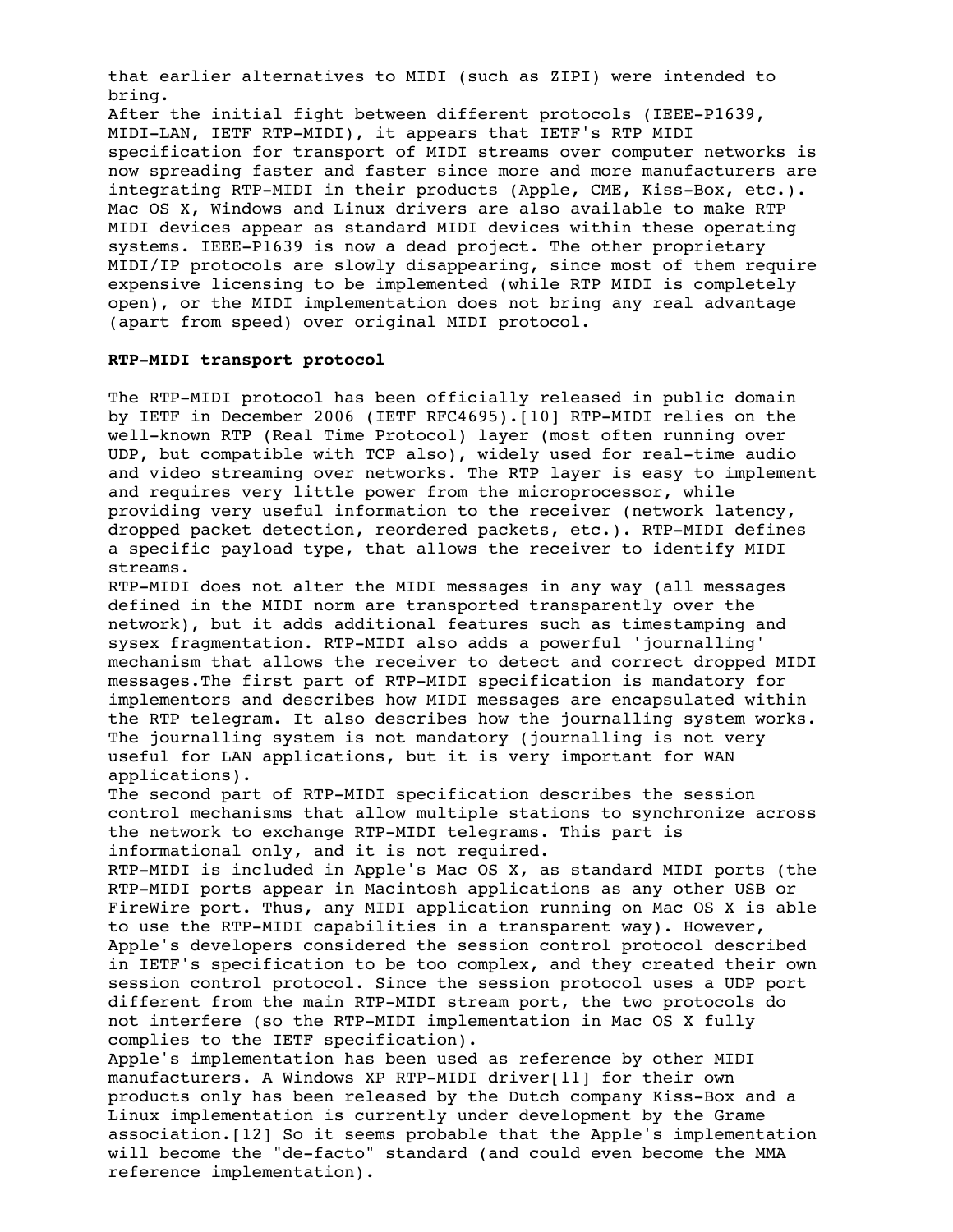# **Converting instruments to MIDI**

Some older instruments, for example electronic organs built in the 1970s and 1980s, are becoming beyond repair, due to lack of spares and/or of technicians trained on such equipment. The best candidates for upgrade are what are referred to as "Console" sized, or have at least 2x keyboards of 61 notes, and at least a 25 note (preferably 32 note concave) pedal board. Smaller "Spinet" sized organs are probably not considered worthy of conversion. In some cases, they can be modified into MIDI instruments. Terms coined from MIDI + modification are often used, such as midification or to midify. An old electronic organ could have almost all of its discrete component electronics replaced by modern circuitry which will cause the instrument to output MIDI signals. The instrument would then become a specialised MIDI keyboard. Its MIDI output would need to be fed to a MIDI engine of some sort. See for example: Midification of an Organ In modern times new music keyboards have MIDI functions as standard and can be connected to the computers with a PC-to-MIDI circuit or simply via USB. Other forms of MIDI controllers include wind controllers, drums, guitars, accordion and many others. Old synthesizers are not often modified to transmit MIDI but people sometimes modify them to receive it. The modification involves adding a circuit board that converts digital MIDI signals into analog control voltages, as well as a MIDI jack. The circuit boards are usually designed specially for one model of synthesizer and it takes some expertise to install them. This allows pre-MIDI analog synthesizers to be controlled by digital sequencers, whereas they formerly required the user to actually play them.

# **Beyond MIDI 1.0**

Although traditional MIDI connections work well for most purposes, a number of newer message protocols and hardware transports have been proposed over the years to try to take the idea to the next level. Some of the more notable efforts include: [edit]

### OSC

The Open Sound Control (OSC) protocol was developed at CNMAT. OSC has been implemented in the well-known software synthesizer Reaktor, in other innovative projects including SuperCollider, Pure Data, Isadora, Max/MSP, Csound, vvvv, ChucK, and LuaAV as well as in many general purpose programming languages such as C (liblo), Python (pyliblo), Haskell (hosc), Scheme (sosc) and Pure (pure-liblo). The Lemur Input Device, a customizable touch panel with MIDI controllertype functions, also uses OSC. OSC differs from MIDI 1.0 over traditional 5-pin DIN in that it can run at broadband speeds when sent over Ethernet connections, however the differences are smaller compared to MIDI when run at broadband speeds over Ethernet connections. Few mainstream musical applications and no standalone instruments support the protocol so far, making whole-studio interoperability problematic. OSC is not owned by any private company, however it is also not maintained by any standards organization. Since September 2007, there is a proposal for a common namespace within OSC[13] for communication between and controllers, synthesizers and hosts, however this too would not be maintained by any standards organization. **mLAN**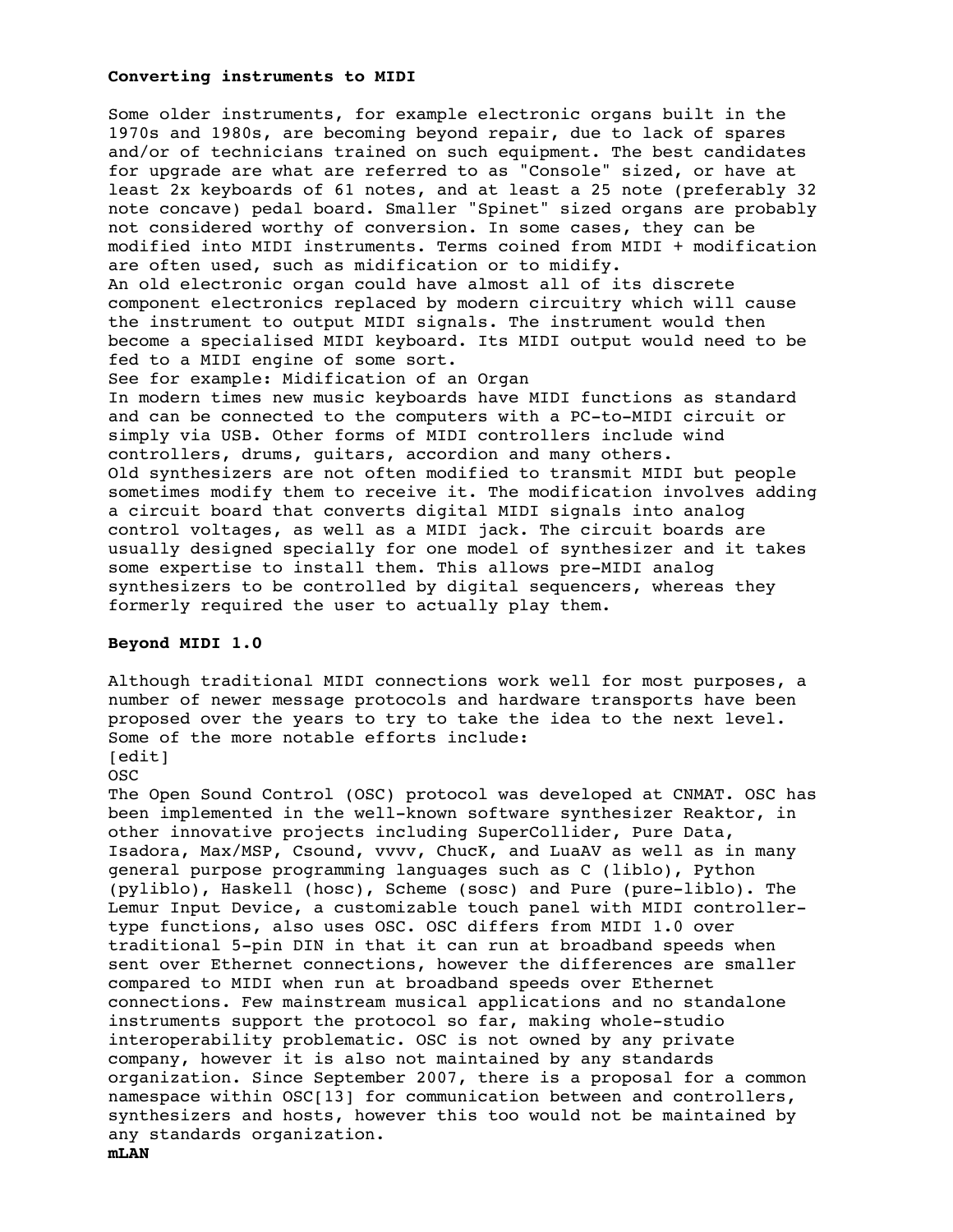Yamaha has its mLAN protocol, which is based on the IEEE 1394 transport (also known as FireWire) and carries multiple MIDI 1.0 message channels and multiple audio channels. mLAN is not maintained by a standards organization as it is a proprietary protocol. mLAN is open for licensing, although covered by patents owned by Yamaha.

# **HD Protocol**

Development of a version of MIDI for new products which is fully backward compatible is now under discussion in the MMA. First announced as "HD-MIDI" in 2005 and tentatively called "HD Protocol" since 2008, this new standard would support modern high-speed transports, provide greater range and/or resolution in data values, increase the number of Channels, and support the future introduction of entirely new kinds of messages. Representatives from all sizes and types of companies are involved, from the smallest speciality show control operations to the largest musical equipment manufacturers. No technical details or projected completion dates have been announced.[14][15] Various transports have been proposed for use for the HD-Protocol physical layer, including a call for ACN to be used as the sole or primary transport in show control environments. [edit]

Geraadpleegde Literatuur:

| MIDI 1.0 Detailed Specification        | Een uitgave van de<br>International MIDI Association       |
|----------------------------------------|------------------------------------------------------------|
| 11857 Hartsook Street,                 | Hollywood CA 91607, USA                                    |
| MIDI for Musicians                     | van Craig Anderton<br>Amsco Publications, New York         |
| KEYBOARD USA<br>speciaal MIDI artikel. | van januari 1986 waarin een                                |
| AES Journal<br>door Bob Moog.          | Vol. 34, No. 5 van mei 1986                                |
| SEQUENTIAL CIRCUITS                    | Document No. MIDI-1<br>januari 1983<br>by Stanley Jungleib |
| YAMAHA<br>DMP 7 en SPX 90.             | Diverse gebruikers-<br>handleidingen van o.a. TX 81z,      |

**midi association info:** http://www.midi.org/techspecs/index.php **midi specs 1.0: http:**//www.midi.org/techspecs/midispec.php